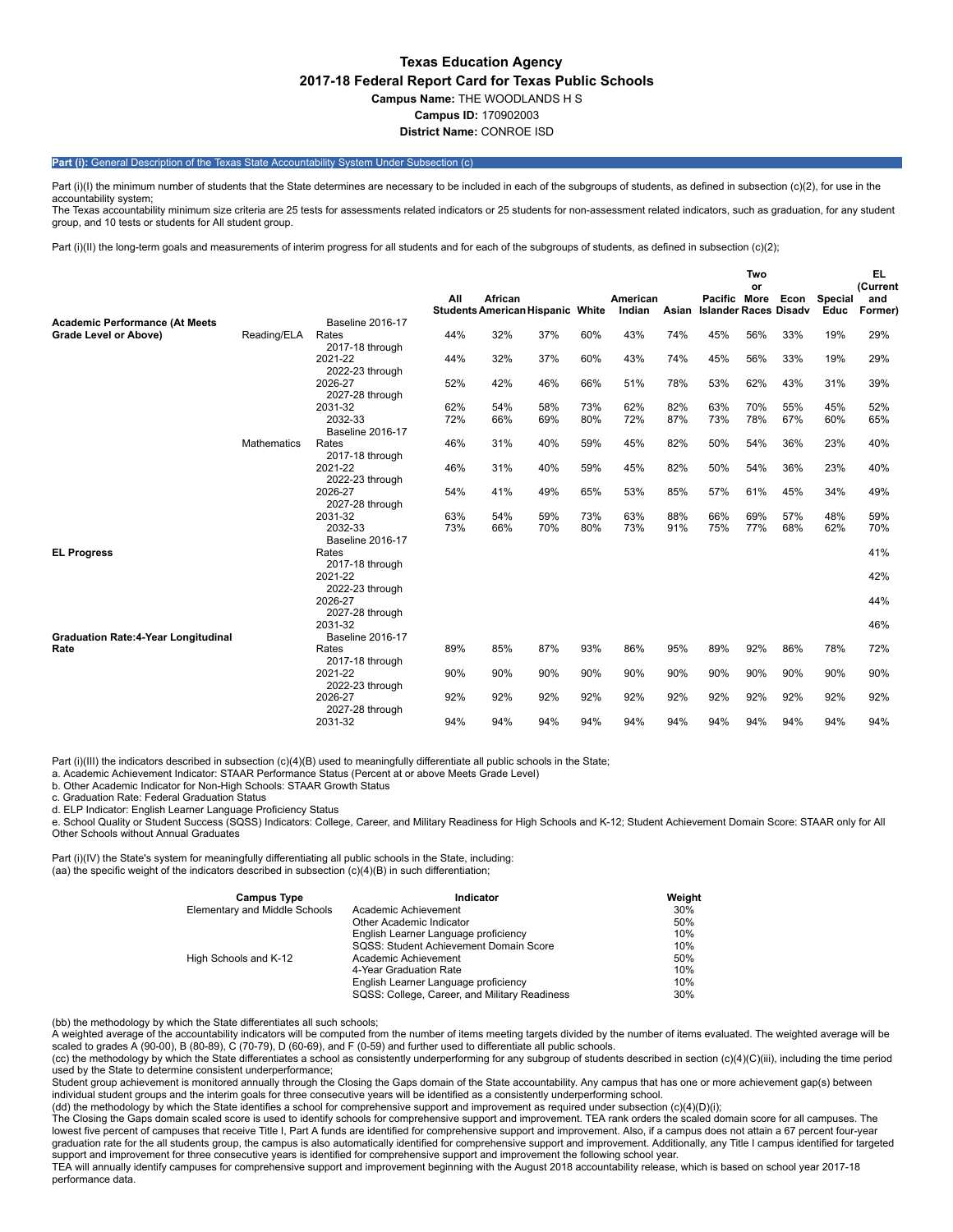Part (i)(V) the number and names of all public schools in the State identified by the State for comprehensive support and improvement under subsection (c)(4)(D)(i) or implementing targeted support and improvement plans under subsection (d)(2);<br><u>[Comprehensive](https://tea.texas.gov/WorkArea/DownloadAsset.aspx?id=51539624659) Support and Improvement Schools</u> and <u>[Additional](https://tea.texas.gov/WorkArea/DownloadAsset.aspx?id=51539624660) Targeted Support Schools</u> list those campuses that have been identified for comprehensive supp

targeted support based on performance in the Closing the Gaps domain (Excel file).

Part (i)(VI) the exit criteria established by the State as required under clause (i) of subsection (d)(3)(A), including the length of years established under clause (i)(II) of such subsection. Campuses that do not rank in the bottom five percent of the Closing the Gaps domain for two consecutive years and have increased a letter grade (for example, from F to D or from D to C) on the Closing the Gaps domain will be considered as having successfully exited comprehensive support and improvement status. To exit additional targeted support and improvement status, a student group must meet at least 50 percent of the indicators evaluated and meet the targets for the Academic Achievement component in both reading and mathematics.

## **Part (ii):** Student Achievement by Proficiency Level

This section provides information on student achievement on the STAAR (State of Texas Assessments of Academic Readiness) performance for mathematics, ELA/reading, and science<br>by grade level and proficiency level for the 20

|                                                                          |                 |     |            |     |                                                                                                                                  |            |         |                          |                |                   | Two                      |         |             |                          |                          |                                           |                          |         |         |         |
|--------------------------------------------------------------------------|-----------------|-----|------------|-----|----------------------------------------------------------------------------------------------------------------------------------|------------|---------|--------------------------|----------------|-------------------|--------------------------|---------|-------------|--------------------------|--------------------------|-------------------------------------------|--------------------------|---------|---------|---------|
|                                                                          |                 |     |            |     | African                                                                                                                          |            |         | American                 |                | Pacific More Econ | or                       |         | Non<br>Econ |                          |                          |                                           |                          |         | Foster  |         |
|                                                                          |                 |     |            |     | StateDistrictCampusAmericanHispanicWhite Indian AsianIslanderRacesDisadvDisadvCWDCWOD EL MaleFemaleMigrantHomeless Care Military |            |         |                          |                |                   |                          |         |             |                          |                          |                                           |                          |         |         |         |
|                                                                          |                 |     |            |     |                                                                                                                                  |            |         |                          |                |                   |                          |         |             |                          |                          |                                           |                          |         |         |         |
| <b>STAAR Percent at Approaches Grade Level or Above</b><br>End of Course |                 |     |            |     |                                                                                                                                  |            |         |                          |                |                   |                          |         |             |                          |                          |                                           |                          |         |         |         |
| English I                                                                | All             | 64% | 75%        | 91% | 81%                                                                                                                              | 86%        | 94%     |                          | 95%            |                   | 96%                      | 74%     | 93%         |                          |                          | 41% 94% 50%88%                            | 95%                      | 83%     |         |         |
|                                                                          | Students        |     |            |     |                                                                                                                                  |            |         |                          |                |                   |                          |         |             |                          |                          |                                           |                          |         |         |         |
|                                                                          | CWD             | 25% | 27%        | 41% | $\star$                                                                                                                          | $\star$    | 52%     |                          | $\star$        |                   |                          | 38%     | 43%         | 41%                      |                          | 40%                                       | 44%                      |         |         |         |
|                                                                          | CWOD 68%        |     | 79%        | 94% | 83%                                                                                                                              | 90%        | 96%     | $\star$                  | 95%            | $\star$           | 100%                     | 80%     | 95%         | $\overline{a}$           | 94%                      | 55%91%                                    | 96%                      | 83%     |         |         |
|                                                                          | EL              | 30% | 26%        | 50% | $\overline{\phantom{a}}$                                                                                                         | 50%        | $\star$ |                          |                |                   |                          | 36%     | 55%         | $\star$                  | 55%                      | 50%43%                                    | 59%                      |         |         |         |
|                                                                          | Male            | 57% | 70%        | 88% | 86%                                                                                                                              | 80%        | 91%     | $\star$                  | 90%            | $\star$           | 89%                      | 69%     | 90%         | 40%                      | 91%                      | 43%88%                                    |                          |         |         |         |
|                                                                          | Female 71%      |     | 81%        | 95% | 77%                                                                                                                              | 91%        | 96%     | $\overline{\phantom{a}}$ | 100%           | $\ast$            | 100%                     | 78%     | 96%         | 44%                      | 96%                      | 59%                                       | 95%                      |         |         |         |
|                                                                          |                 |     |            |     |                                                                                                                                  |            |         | $\star$                  |                |                   |                          |         |             |                          |                          |                                           |                          |         |         |         |
| English II                                                               | All             | 66% | 76%        | 92% | 78%                                                                                                                              | 88%        | 94%     |                          | 94%            | 100%              | 97%                      | 77%     | 93%         | 55%                      | 94%                      | 54%89%                                    | 96%                      |         |         |         |
|                                                                          | Students<br>CWD |     |            | 55% | $\star$                                                                                                                          | 38%        | 65%     | $\overline{\phantom{a}}$ | $\star$        |                   |                          | $\star$ | 60%         | 55%                      |                          | 47%                                       | 72%                      |         |         |         |
|                                                                          | <b>CWOD 71%</b> | 25% | 32%<br>79% | 94% | 83%                                                                                                                              |            | 96%     | $\star$                  |                | 100%              | 97%                      | 83%     |             |                          | 94%                      |                                           | 97%                      |         |         |         |
|                                                                          | EL              | 27% | 23%        | 54% | $\overline{\phantom{a}}$                                                                                                         | 90%<br>49% | 89%     | $\overline{\phantom{a}}$ | 96%            |                   |                          |         | 95%<br>58%  | $\star$                  | 57%                      | 57%92%<br>54% 47%                         | 63%                      |         |         |         |
|                                                                          |                 |     | 71%        | 89% | 71%                                                                                                                              |            | 92%     | $\star$                  | 89%            | $\star$           |                          | 73%     |             | 47%                      |                          |                                           |                          |         |         |         |
|                                                                          | Male            | 61% | 82%        | 96% | 87%                                                                                                                              | 85%        |         | $\star$                  |                | $\star$           | 95%<br>100%              | 82%     | 90%<br>97%  | 72%                      | 92%                      | 47%89%<br>63%<br>$\overline{\phantom{a}}$ | 96%                      |         |         |         |
|                                                                          | Female 72%      |     |            |     |                                                                                                                                  | 92%        | 98%     |                          | 98%            |                   |                          |         |             |                          | 97%                      |                                           |                          |         |         |         |
| Algebra I                                                                | All             | 82% | 87%        | 91% | 94%                                                                                                                              | 90%        | 91%     | $\overline{\phantom{a}}$ | 95%            | ×                 | 86%                      | 80%     | 92%         | 45%                      |                          | 94% 67% 89%                               | 93%                      |         |         |         |
|                                                                          | Students        |     |            |     |                                                                                                                                  |            |         |                          |                |                   |                          |         |             |                          |                          |                                           |                          |         |         |         |
|                                                                          | CWD             | 47% | 45%        | 45% | $\star$                                                                                                                          | 69%        | 26%     | $\overline{a}$           | $\star$        |                   | $\star$                  | 54%     | 41%         | 45%                      |                          | 46%                                       | 43%                      |         |         |         |
|                                                                          | CWOD 86%        |     | 91%        | 94% | 94%                                                                                                                              | 92%        | 96%     | $\overline{a}$           | 95%            |                   | 92%                      | 86%     | 96%         | $\overline{\phantom{a}}$ | 94%                      | 69%93%                                    | 95%                      |         |         |         |
|                                                                          | EL              | 67% | 56%        | 67% |                                                                                                                                  | 67%        | $\star$ |                          |                |                   |                          | 42%     | 77%         |                          |                          | 69% 67% 58%                               | 74%                      |         |         |         |
|                                                                          | Male            | 78% | 85%        | 89% | 81%                                                                                                                              | 86%        | 89%     | $\overline{\phantom{a}}$ | 100%           | $\star$           | 86%                      | 80%     | 90%         | 46%                      | 93%                      | 58%89%                                    |                          |         |         |         |
|                                                                          | Female 87%      |     | 90%        | 93% | 100%                                                                                                                             | 93%        | 92%     | $\overline{\phantom{a}}$ | 91%            | $\star$           | 86%                      | 81%     | 95%         | 43%                      | 95% 74%                  | $\overline{\phantom{a}}$                  | 93%                      |         |         |         |
|                                                                          |                 |     |            |     |                                                                                                                                  |            |         |                          |                |                   |                          |         |             |                          |                          |                                           |                          |         |         |         |
| Biology                                                                  | All             | 86% | 91%        | 98% | 97%                                                                                                                              | 97%        | 98%     | $\star$                  | 100%           |                   | 100%                     | 91%     | 99%         | 81%                      | 99%                      | 84%98%                                    | 98%                      | 100%    |         |         |
|                                                                          | Students        |     |            |     |                                                                                                                                  |            |         |                          |                |                   |                          |         |             |                          |                          |                                           |                          |         |         |         |
|                                                                          | <b>CWD</b>      | 56% | 65%        | 81% |                                                                                                                                  | 88%        | 78%     | $\overline{\phantom{a}}$ |                |                   |                          | 67%     | 87%         | 81%                      |                          | 86%                                       | 71%                      |         |         |         |
|                                                                          | <b>CWOD 89%</b> |     | 94%        | 99% | 100%                                                                                                                             | 97%        | 99%     | $\star$                  | 100%           | $\star$           | 100%                     | 94%     | 99%         | $\overline{a}$           | 99%                      | 85%99%                                    | 99%                      | 100%    |         |         |
|                                                                          | EL              | 64% | 63%        | 84% | $\overline{\phantom{a}}$                                                                                                         | 83%        | $\star$ | $\overline{a}$           |                |                   |                          | 67%     | 90%         | $\star$                  | 85%                      | 84%85%                                    | 83%                      |         |         |         |
|                                                                          | Male            | 83% | 90%        | 98% | 93%                                                                                                                              | 97%        | 98%     | $\star$                  | 100%           | $\star$           | 100%                     | 91%     | 99%         | 86%                      | 99%                      | 85%98%                                    |                          |         |         |         |
|                                                                          | Female 88%      |     | 93%        | 98% | 95%                                                                                                                              | 96%        | 99%     | $\overline{\phantom{a}}$ | 100%           | $\star$           | 100%                     | 91%     | 99%         | 71%                      | 99% 83%                  |                                           | 98%                      | 100%    | $\star$ |         |
|                                                                          |                 |     |            |     |                                                                                                                                  |            |         |                          |                |                   |                          |         |             |                          |                          |                                           |                          |         |         |         |
| <b>STAAR Percent at Meets Grade Level or Above</b>                       |                 |     |            |     |                                                                                                                                  |            |         |                          |                |                   |                          |         |             |                          |                          |                                           |                          |         |         |         |
| End of Course                                                            |                 |     |            |     |                                                                                                                                  |            |         |                          |                |                   |                          |         |             |                          |                          |                                           |                          |         |         |         |
| English I                                                                | All             | 43% | 57%        | 82% | 63%                                                                                                                              | 75%        | 84%     |                          | 88%            |                   | 93%                      | 55%     | 84%         | 22%                      |                          | 85% 27% 77%                               | 87%                      | 67%     |         |         |
|                                                                          | Students        |     |            |     |                                                                                                                                  |            |         |                          |                |                   |                          |         |             |                          |                          |                                           |                          |         |         |         |
|                                                                          | <b>CWD</b>      | 14% | 15%        | 22% | $\star$                                                                                                                          | $\star$    | 28%     |                          |                |                   |                          | 6%      | 29%         | 22%                      |                          | 20%                                       | 25%                      |         |         |         |
|                                                                          | <b>CWOD 47%</b> |     | 61%        | 85% | 66%                                                                                                                              | 80%        | 87%     | $\star$                  | 87%            | $\star$           | 96%                      | 64%     | 86%         | $\overline{a}$           | 85%                      | 30%80%                                    | 89%                      | 67%     |         |         |
|                                                                          | EL              | 10% | 7%         | 27% | $\overline{\phantom{a}}$                                                                                                         | 29%        | $\star$ |                          | $\star$        |                   | $\overline{\phantom{a}}$ | 14%     | 32%         | $\star$                  |                          | 30% 27% 20%                               | 36%                      |         |         |         |
|                                                                          | Male            | 37% | 50%        | 77% | 57%                                                                                                                              | 69%        | 80%     | $\star$                  | 79%            | $\star$           | 89%                      | 46%     | 79%         | 20%                      | 80%                      | 20%77%                                    |                          |         |         |         |
|                                                                          | Female 51%      |     | 65%        | 87% | 68%                                                                                                                              | 81%        | 89%     | $\overline{a}$           | 94%            | $\star$           | 95%                      | 63%     | 90%         | 25%                      | 89%                      | 36%<br>$\overline{\phantom{a}}$           | 87%                      |         |         |         |
|                                                                          |                 |     |            |     |                                                                                                                                  |            |         |                          |                |                   |                          |         |             |                          |                          |                                           |                          |         |         |         |
| English II                                                               | All             | 47% | 60%        | 84% | 63%                                                                                                                              | 79%        | 87%     | $\star$                  | 87%            | 100%              | 92%                      | 63%     | 86%         | 39%                      |                          | 86% 25% 79%                               | 90%                      |         |         |         |
|                                                                          | Students        |     |            |     |                                                                                                                                  |            |         |                          |                |                   |                          |         |             |                          |                          |                                           |                          |         |         |         |
|                                                                          | CWD             | 14% | 21%        | 39% | $\star$                                                                                                                          | 23%        | 46%     | $\overline{a}$           | $\star$        |                   |                          | $\star$ | 43%         | 39%                      |                          | 37%                                       | 44%                      |         |         |         |
|                                                                          | <b>CWOD 51%</b> |     | 63%        | 86% | 66%                                                                                                                              | 81%        | 89%     | $\star$                  | 88%            | 100%              | 92%                      | 68%     | 88%         | $\overline{a}$           |                          | 86% 26% 82%                               | 91%                      |         |         |         |
|                                                                          | EL              | 9%  | 8%         | 25% |                                                                                                                                  | 20%        | 44%     |                          |                |                   |                          |         | 26%         | $\star$                  | 26%                      | 25% 18%                                   | 33%                      |         |         |         |
|                                                                          | Male            | 41% | 54%        | 79% | 54%                                                                                                                              | 75%        | 82%     | $\star$                  | 78%            | $\star$           | 86%                      | 56%     | 81%         | 37%                      | 82%                      | 18%79%                                    |                          |         |         |         |
|                                                                          | Female 54%      |     | 67%        | 90% | 74%                                                                                                                              | 82%        | 93%     | $\star$                  | 93%            | $\star$           | 100%                     | 72%     | 91%         | 44%                      | 91% 33%                  | $\overline{\phantom{a}}$                  | 90%                      |         |         |         |
|                                                                          |                 |     |            |     |                                                                                                                                  |            |         |                          |                |                   |                          |         |             |                          |                          |                                           |                          |         |         |         |
| Algebra I                                                                | All             |     | 53% 63%    | 61% | 38%                                                                                                                              | 59%        | 64%     |                          | 71%            |                   | 64%                      | 37%     |             |                          |                          | 65% 17% 65% 38% 57% 65%                   |                          |         |         |         |
|                                                                          | <b>Students</b> |     |            |     |                                                                                                                                  |            |         |                          |                |                   |                          |         |             |                          |                          |                                           |                          |         |         |         |
|                                                                          | <b>CWD</b>      |     | 19% 19%    | 17% | $\star$                                                                                                                          | 19%        | 13%     |                          |                |                   |                          | 8%      |             | 21% 17%                  | $\overline{\phantom{a}}$ | $*18%$                                    | 14%                      |         |         |         |
|                                                                          | <b>CWOD 58%</b> |     | 67%        | 65% | 39%                                                                                                                              | 63%        | 68%     |                          | 70%            |                   | 69%                      | 42%     | 68%         | $\overline{\phantom{a}}$ |                          | 65% 41% 61%                               | 68%                      |         |         |         |
|                                                                          | EL.             | 29% | 17%        | 38% | $\overline{\phantom{a}}$                                                                                                         | 39%        | $\star$ | $\overline{\phantom{a}}$ | $\star$        |                   | $\overline{\phantom{a}}$ | 33%     | 40%         | $\star$                  |                          | 41% 38% 26%                               | 48%                      |         |         |         |
|                                                                          | Male            | 49% | 60%        | 57% | 31%                                                                                                                              | 51%        | 61%     | $\overline{\phantom{a}}$ | 80%            |                   | 43%                      | 46%     |             |                          |                          | 58% 18% 61% 26% 57%                       | $\overline{\phantom{a}}$ |         |         |         |
|                                                                          | Female 58%      |     | 67%        | 65% | 41%                                                                                                                              | 65%        | 67%     | $\overline{a}$           | 64%            |                   | 86%                      | 30%     | 72%         |                          |                          | 14% 68% 48% -                             | 65%                      |         |         |         |
|                                                                          |                 |     |            |     |                                                                                                                                  |            |         |                          |                |                   |                          |         |             |                          |                          |                                           |                          |         |         |         |
| Biology                                                                  | ail             |     | 57% 71%    | 89% | 86%                                                                                                                              | 81%        | 92%     | $\star$                  | 93%            |                   | 96%                      | 69%     |             |                          |                          | 91% 42% 91% 46% 89%                       | 90%                      | 71%     |         |         |
|                                                                          | Students        |     |            |     | $\star$                                                                                                                          |            |         |                          | $\star$        |                   | $\star$                  |         |             |                          |                          |                                           |                          |         |         |         |
|                                                                          | CWD             | 22% | 25%        | 42% |                                                                                                                                  | 38%        | 43%     | $\star$                  |                |                   |                          | 50%     | 39%         | 42%<br>$\overline{a}$    |                          | * $41%$                                   | 43%                      |         |         |         |
|                                                                          | CWOD 61%        |     | 75%        | 91% | 91%                                                                                                                              | 84%        | 94%     |                          | 92%<br>$\star$ |                   | 96%                      | 71%     | 93%         | $\star$                  |                          | 91% 49% 92%                               | 91%                      | 71%     |         |         |
|                                                                          | EL.             | 20% | 18%        | 46% | $\sim$                                                                                                                           | 47%        |         |                          |                |                   |                          | 27%     | 54%         |                          |                          | 49% 46% 44%                               | 48%                      | $\star$ |         |         |
|                                                                          | Male            | 55% | 69%        | 89% | 71%                                                                                                                              | 80%        | 92%     |                          | 93%            |                   | 100% 70%                 |         |             |                          |                          | 90% 41% 92% 44%89%                        |                          |         | $\star$ | $\star$ |
|                                                                          | Female 59% 74%  |     |            | 90% | 91%                                                                                                                              | 83%        | 92%     |                          | 93%            |                   | 95%                      | 68%     |             |                          |                          | 92% 43% 91% 48% -                         | 90%                      | 80%     |         |         |

**STAAR Percent at Masters Grade Level**

End of Course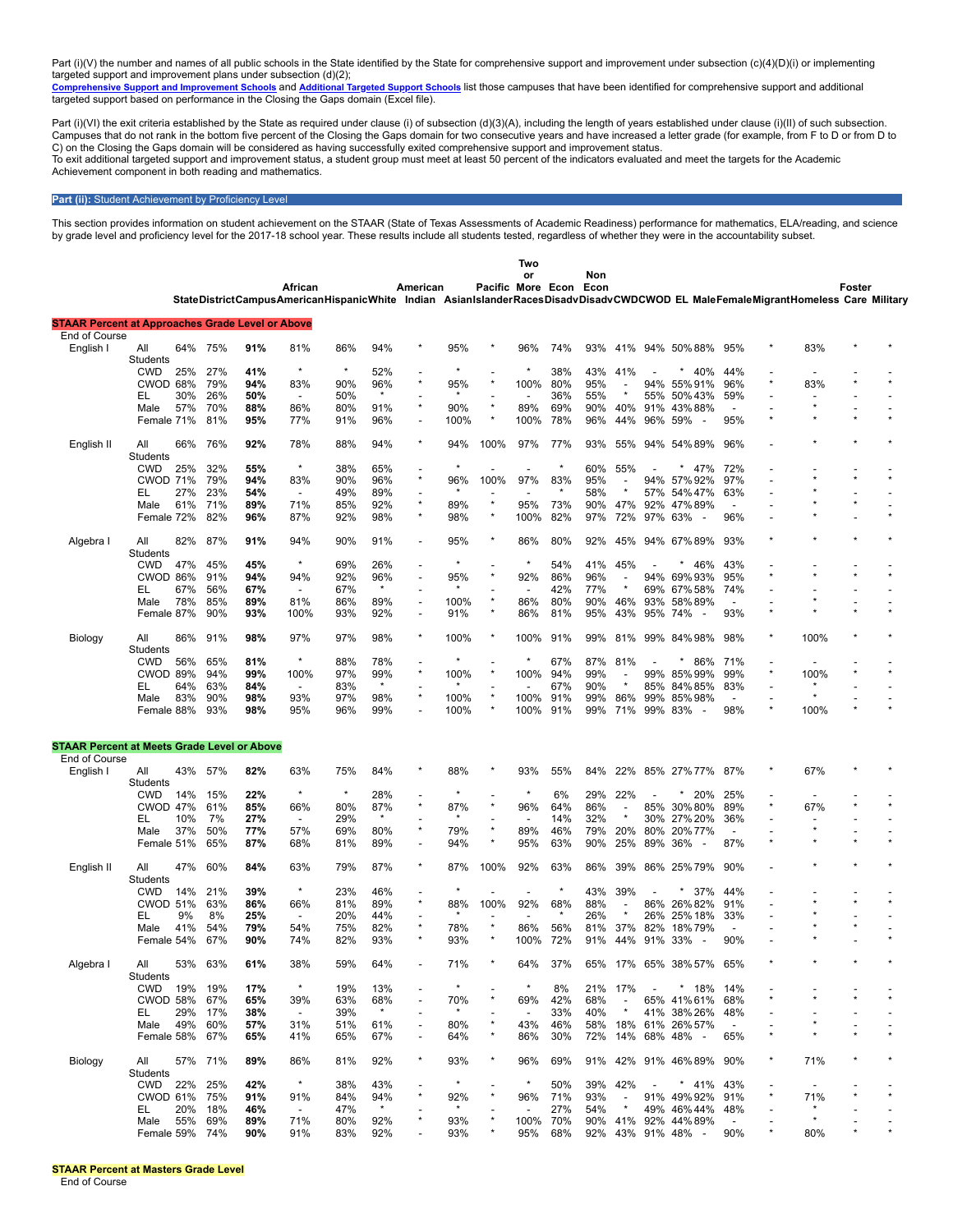|                                                         |                       |          |            |            |                                  |            |                |                           |                 |                                     | Two<br>or                |                        | Non        |                          |                |                                                                                                                                  |                          |          |                          |                           |  |
|---------------------------------------------------------|-----------------------|----------|------------|------------|----------------------------------|------------|----------------|---------------------------|-----------------|-------------------------------------|--------------------------|------------------------|------------|--------------------------|----------------|----------------------------------------------------------------------------------------------------------------------------------|--------------------------|----------|--------------------------|---------------------------|--|
|                                                         |                       |          |            |            | African                          |            |                | American                  |                 |                                     |                          | Pacific More Econ Econ |            |                          |                |                                                                                                                                  |                          |          |                          | Foster                    |  |
|                                                         |                       |          |            |            |                                  |            |                |                           |                 |                                     |                          |                        |            |                          |                | StateDistrictCampusAmericanHispanicWhite Indian AsianIslanderRacesDisadvDisadvCWDCWOD EL MaleFemaleMigrantHomeless Care Military |                          |          |                          |                           |  |
| English I                                               | All                   | 7%       | 13%        | 24%        | 14%                              | 16%        | 25%            |                           | 44%             |                                     | 36%                      | 7%                     | 26%        | 4%                       |                | 25% 0% 18% 30%                                                                                                                   |                          |          | 33%                      |                           |  |
|                                                         | Students              |          |            |            | $\star$                          | $\star$    |                |                           |                 |                                     | $\star$                  |                        |            |                          |                |                                                                                                                                  |                          |          |                          |                           |  |
|                                                         | <b>CWD</b>            | 3%       | 2%         | 4%         |                                  |            | 3%             | $\star$                   |                 | $\star$                             |                          | 0%                     | 6%         | 4%                       |                | 3%                                                                                                                               | 6%                       | $\star$  |                          |                           |  |
|                                                         | <b>CWOD</b><br>EL     | 7%<br>0% | 14%<br>0%  | 25%<br>0%  | 15%<br>$\overline{\phantom{a}}$  | 17%<br>0%  | 26%            |                           | 43%             | $\overline{\phantom{a}}$            | 37%                      | 8%<br>0%               | 26%<br>0%  |                          | 25%<br>0%      | 0% 19%<br>0%<br>0%                                                                                                               | 30%<br>0%                |          | 33%                      |                           |  |
|                                                         | Male                  | 5%       | 10%        | 18%        | 5%                               | 13%        | 21%            | $\star$                   | 28%             | $\star$                             | 0%                       | 6%                     | 19%        | 3%                       | 19%            | 0% 18%                                                                                                                           | $\overline{\phantom{a}}$ |          |                          |                           |  |
|                                                         | Female 9%             |          | 18%        | 30%        | 23%                              | 19%        | 30%            |                           | 57%             | $\star$                             | 53%                      | 7%                     | 32%        | 6%                       | 30%            | 0%<br>$\overline{\phantom{a}}$                                                                                                   | 30%                      |          |                          |                           |  |
|                                                         |                       |          |            |            |                                  |            |                |                           |                 |                                     |                          |                        |            |                          |                |                                                                                                                                  |                          |          |                          |                           |  |
| English II                                              | All                   | 8%       | 14%        | 25%        | 6%                               | 19%        | 27%            |                           | 37%             | 40%                                 | 28%                      | 7%                     | 26%        | 0%                       | 26%            | 0% 18%                                                                                                                           | 32%                      |          |                          |                           |  |
|                                                         | Students              |          |            |            |                                  |            |                |                           |                 |                                     |                          |                        |            |                          |                |                                                                                                                                  |                          |          |                          |                           |  |
|                                                         | <b>CWD</b>            | 4%       | 4%         | 0%         | $\star$                          | 0%         | $0\%$          |                           | ×               | $\overline{\phantom{a}}$            |                          | ×                      | 0%         | 0%                       |                | 0%                                                                                                                               | 0%                       |          |                          |                           |  |
|                                                         | <b>CWOD</b>           | 8%       | 14%        | 26%        | 6%                               | 20%        | 28%            | $\star$                   | 38%             | 40%                                 | 28%                      | 8%                     | 27%        | $\overline{\phantom{a}}$ | 26%            | 0% 19%                                                                                                                           | 33%                      |          |                          |                           |  |
|                                                         | EL                    | 0%       | $0\%$      | 0%         | $\overline{\phantom{a}}$         | 0%         | 0%             |                           |                 |                                     |                          |                        | 0%         |                          | 0%             | 0%<br>0%                                                                                                                         | 0%                       |          |                          |                           |  |
|                                                         | Male                  | 5%       | 10%        | 18%        | 4%                               | 15%        | 19%            | $\star$                   | 30%             | $\star$                             | 18%                      | 4%                     | 19%        | 0%                       | 19%            | 0% 18%                                                                                                                           | $\overline{a}$           |          |                          |                           |  |
|                                                         | Female 10%            |          | 17%        | 32%        | 9%                               | 23%        | 36%            | $\star$                   | 41%             | $\star$                             | 43%                      | 10%                    | 33%        | 0%                       | 33%            | 0%<br>$\overline{\phantom{a}}$                                                                                                   | 32%                      |          |                          |                           |  |
|                                                         | All                   | 31%      | 44%        | 31%        | 16%                              | 32%        | 32%            | $\overline{a}$            | 48%             | ×                                   | 14%                      | 18%                    | 33%        | 7%                       |                | 33% 21% 29%                                                                                                                      | 33%                      |          |                          |                           |  |
| Algebra I                                               | Students              |          |            |            |                                  |            |                |                           |                 |                                     |                          |                        |            |                          |                |                                                                                                                                  |                          |          |                          |                           |  |
|                                                         | CWD                   | 7%       | 7%         | 7%         | $\star$                          | 6%         | 4%             |                           |                 | ÷                                   | $\star$                  | 0%                     | 10%        | 7%                       |                | 7%                                                                                                                               | 7%                       |          |                          |                           |  |
|                                                         | CWOD 34%              |          | 47%        | 33%        | 16%                              | 34%        | 34%            |                           | 45%             | $\star$                             | 15%                      | 22%                    | 35%        |                          |                | 33% 23% 31%                                                                                                                      | 34%                      |          |                          |                           |  |
|                                                         | EL                    | 12%      | 7%         | 21%        | $\blacksquare$                   | 22%        | $\star$        |                           | $\star$         | ٠                                   | $\overline{\phantom{a}}$ | 17%                    | 23%        |                          |                | 23% 21% 11%                                                                                                                      | 30%                      |          |                          |                           |  |
|                                                         | Male                  | 28%      | 42%        | 29%        | 13%                              | 28%        | 31%            | $\overline{\phantom{a}}$  | 40%             | $\star$                             | 0%                       | 26%                    | 29%        | 7%                       | 31%            | 11% 29%                                                                                                                          | $\overline{\phantom{a}}$ |          |                          |                           |  |
|                                                         | Female 34%            |          | 47%        | 33%        | 18%                              | 35%        | 33%            | $\overline{a}$            | 55%             | $\star$                             | 29%                      | 13%                    | 37%        | 7%                       | 34%            | 30%<br>$\overline{\phantom{a}}$                                                                                                  | 33%                      |          |                          |                           |  |
|                                                         |                       |          |            |            |                                  |            |                |                           |                 |                                     |                          |                        |            |                          |                |                                                                                                                                  |                          |          |                          |                           |  |
| Biology                                                 | All                   | 23%      | 36%        | 52%        | 34%                              | 39%        | 56%            |                           | 64%             | $\star$                             | 63%                      | 30%                    | 54%        | 9%                       |                | 53% 13% 52%                                                                                                                      | 51%                      | $\star$  | 29%                      |                           |  |
|                                                         | Students              |          |            |            |                                  |            |                |                           |                 |                                     |                          |                        |            |                          |                |                                                                                                                                  |                          |          |                          |                           |  |
|                                                         | <b>CWD</b>            | 5%       | 6%         | 9%         | $\star$                          | 6%         | 13%            |                           | $\star$         | ٠                                   | $\star$                  | 0%                     | 13%        | 9%                       |                | 7%                                                                                                                               | 14%                      |          |                          |                           |  |
|                                                         | <b>CWOD 25%</b>       |          | 38%        | 53%        | 36%                              | 41%        | 57%            | $\star$                   | 65%             | $\star$                             | 65%                      | 35%                    | 55%        |                          | 53%            | 13% 55%                                                                                                                          | 52%                      | $^\star$ | 29%                      |                           |  |
|                                                         | EL                    | 3%       | 3%         | 13%        | $\overline{\phantom{a}}$         | 11%        | $\star$        |                           |                 | $\overline{a}$                      |                          | 0%                     | 17%        |                          | 13%            | 13% 15%                                                                                                                          | 10%                      |          |                          |                           |  |
|                                                         | Male                  | 22%      | 35%        | 52%        | 21%                              | 40%        | 57%            | $\star$                   | 70%             | $\star$                             | 38%                      | 28%                    | 54%        | 7%                       | 55%            | 15% 52%                                                                                                                          |                          |          |                          |                           |  |
|                                                         | Female 23%            |          | 36%        | 51%        | 41%                              | 39%        | 54%            |                           | 60%             | ×                                   | 74%                      | 32%                    | 53%        | 14%                      | 52% 10%        | $\overline{a}$                                                                                                                   | 51%                      | $\star$  | 40%                      |                           |  |
|                                                         |                       |          |            |            |                                  |            |                |                           |                 |                                     |                          |                        |            |                          |                |                                                                                                                                  |                          |          |                          |                           |  |
| <b>STAAR Percent at Approaches Grade Level or Above</b> |                       |          |            |            |                                  |            |                |                           |                 |                                     |                          |                        |            |                          |                |                                                                                                                                  |                          |          |                          |                           |  |
| All Grades                                              |                       |          |            |            |                                  |            |                |                           |                 |                                     |                          |                        |            |                          |                |                                                                                                                                  |                          |          |                          |                           |  |
| All Subjects                                            | All                   | 77%      | 85%        | 93%        | 86%                              | 90%        | 95%            |                           | 96%             | 91%                                 | 96%                      | 81%                    | 95%        | 55%                      |                | 95% 64% 91%                                                                                                                      | 96%                      |          | 88%                      | 83%                       |  |
|                                                         | Students              |          |            |            |                                  |            |                |                           |                 |                                     |                          |                        |            |                          |                |                                                                                                                                  |                          |          |                          |                           |  |
|                                                         | CWD                   | 45%      | 50%        | 55%        | $\star$                          | 54%        | 56%            |                           |                 | $\overline{\phantom{a}}$            |                          | 48%                    | 58%        | 55%                      |                | 28% 54%                                                                                                                          | 58%                      |          | $\overline{\phantom{a}}$ |                           |  |
|                                                         | <b>CWOD 80%</b>       |          | 88%        | 95%        | 89%                              | 92%        | 97%            | $\star$                   | 97%             | 91%                                 | 98%                      | 86%                    | 96%        |                          |                | 95% 67% 94%                                                                                                                      | 97%                      | $\star$  | 88%                      | 83%                       |  |
|                                                         | EL                    | 60%      | 63%        | 64%        |                                  | 62%        | 75%            |                           | 59%             |                                     |                          | 46%                    | 69%        | 28%                      | 67%            | 64% 57%                                                                                                                          | 70%                      |          | $\star$                  |                           |  |
|                                                         | Male                  | 74%      | 83%        | 91%        | 83%                              | 87%        | 93%            | $\star$                   | 94%             | 100%                                | 93%                      | 78%                    | 92%        | 54%                      | 94%            | 57%91%                                                                                                                           |                          |          | $\star$                  | $\star$                   |  |
|                                                         | Female 79%            |          | 87%        | 96%        | 89%                              | 93%        | 97%            | $\star$                   | 98%             | 83%                                 | 98%                      | 83%                    | 97%        | 58%                      | 97% 70%        |                                                                                                                                  | 96%                      | $\star$  | 92%                      | 100%                      |  |
|                                                         |                       |          |            |            |                                  |            |                |                           |                 |                                     |                          |                        |            |                          |                |                                                                                                                                  |                          |          |                          |                           |  |
| Reading                                                 | All                   | 73%      | 82%        | 92%        | 80%                              | 87%        | 94%            |                           | 95%             | 86%                                 | 97%                      | 76%                    | 93%        | 49%                      |                | 94% 52% 89%                                                                                                                      | 95%                      |          | 75%                      |                           |  |
|                                                         | Students              |          |            |            | $\star$                          |            |                |                           |                 |                                     |                          |                        |            |                          |                |                                                                                                                                  |                          |          |                          |                           |  |
|                                                         | <b>CWD</b>            | 39%      | 43%        | 49%        |                                  | 29%        | 59%            | $\star$                   |                 | ÷                                   |                          | 36%                    | 52%        | 49%                      |                | 44%                                                                                                                              | 59%                      | $\star$  |                          |                           |  |
|                                                         | <b>CWOD 77%</b>       |          | 85%        | 94%        | 83%                              | 90%        | 96%            |                           | 95%<br>$\star$  | 86%                                 | 98%                      | 82%                    | 95%        |                          |                | 94% 56% 92%                                                                                                                      | 96%                      |          | 75%<br>$\star$           |                           |  |
|                                                         | EL                    | 52%      | 53%        | 52%        | $\overline{\phantom{a}}$         | 49%        | 80%            | $\star$                   |                 | $\overline{\phantom{a}}$<br>$\star$ |                          | 36%                    | 57%        |                          |                | 56% 52%45%                                                                                                                       | 61%                      |          | $\star$                  |                           |  |
|                                                         | Male<br>Female 77%    | 69%      | 79%<br>86% | 89%<br>95% | 78%<br>82%                       | 82%<br>92% | 91%<br>97%     | $\star$                   | 89%<br>99%      | $^\star$                            | 94%<br>100%              | 71%<br>80%             | 90%<br>97% | 44%<br>59%               | 92%<br>96% 61% | 45%89%                                                                                                                           | $\overline{a}$<br>95%    | $\star$  | 83%                      |                           |  |
|                                                         |                       |          |            |            |                                  |            |                |                           |                 |                                     |                          |                        |            |                          |                |                                                                                                                                  |                          |          |                          |                           |  |
| Mathematics                                             | All                   | 80%      | 88%        | 91%        | 94%                              | 90%        | 91%            |                           | 95%             |                                     | 86%                      | 80%                    | 92%        | 45%                      |                | 94% 67% 89%                                                                                                                      | 93%                      |          |                          |                           |  |
|                                                         | Students              |          |            |            |                                  |            |                |                           |                 |                                     |                          |                        |            |                          |                |                                                                                                                                  |                          |          |                          |                           |  |
|                                                         | CWD                   | 52%      | 57%        | 45%        | $^\star$                         | 69%        | 26%            |                           |                 |                                     |                          | 54%                    | 41%        | 45%                      |                | 46%                                                                                                                              | 43%                      |          |                          |                           |  |
|                                                         | <b>CWOD 83%</b>       |          | 91%        | 94%        | 94%                              | 92%        | 96%            |                           | 95%             |                                     | 92%                      | 86%                    | 96%        |                          |                | 94% 69%93%                                                                                                                       | 95%                      |          |                          |                           |  |
|                                                         | EL                    | 70%      | 75%        | 67%        | $\overline{\phantom{a}}$         | 67%        |                |                           |                 |                                     | $\overline{\phantom{a}}$ | 42%                    | 77%        |                          |                | 69% 67% 58%                                                                                                                      | 74%                      |          |                          |                           |  |
|                                                         | Male                  | 78%      | 87%        | 89%        | 81%                              | 86%        | 89%            |                           | 100%            |                                     | 86%                      | 80%                    | 90%        | 46%                      | 93%            | 58%89%                                                                                                                           |                          |          |                          |                           |  |
|                                                         | Female 82%            |          | 89%        | 93%        | 100%                             | 93%        | 92%            |                           | 91%             | ×                                   | 86%                      | 81%                    | 95%        | 43%                      |                | 95% 74% -                                                                                                                        | 93%                      |          |                          |                           |  |
|                                                         |                       |          |            |            |                                  |            |                |                           |                 |                                     |                          |                        |            |                          |                |                                                                                                                                  |                          |          |                          |                           |  |
| Science                                                 | All                   | 79%      | 87%        | 98%        | 97%                              | 97%        | 98%            | $\star$                   | 100%            | $\ast$                              | 100%                     | 91%                    | 99%        |                          |                | 81% 99% 84% 98%                                                                                                                  | 98%                      | *        | 100%                     |                           |  |
|                                                         | Students              |          |            |            | $\star$                          |            |                |                           |                 |                                     |                          |                        |            |                          |                |                                                                                                                                  |                          |          |                          |                           |  |
|                                                         | <b>CWD</b>            | 48%      | 52%        | 81%        |                                  | 88%        | 78%            |                           |                 | $\star$                             | 100%                     | 67%                    | 87%<br>99% | 81%                      |                | * 86%                                                                                                                            | 71%                      | $\star$  |                          |                           |  |
|                                                         | <b>CWOD 82%</b><br>EL | 58%      | 90%<br>57% | 99%<br>84% | 100%<br>$\overline{\phantom{a}}$ | 97%<br>83% | 99%<br>$\star$ |                           | 100%<br>$\star$ |                                     |                          | 94%<br>67%             | 90%        |                          | 99%<br>85%     | 85%99%<br>84%85%                                                                                                                 | 99%<br>83%               |          | 100%<br>$\ast$           |                           |  |
|                                                         | Male                  | 78%      | 86%        | 98%        | 93%                              | 97%        | 98%            |                           | 100%            |                                     | 100%                     | 91%                    | 99%        | 86%                      |                | 99% 85% 98%                                                                                                                      | $\overline{\phantom{a}}$ |          |                          |                           |  |
|                                                         | Female 80%            |          | 88%        | 98%        | 95%                              | 96%        | 99%            |                           | 100%            | $\star$                             | 100%                     | 91%                    | 99%        | 71%                      |                | 99% 83% -                                                                                                                        | 98%                      | $\star$  | 100%                     |                           |  |
|                                                         |                       |          |            |            |                                  |            |                |                           |                 |                                     |                          |                        |            |                          |                |                                                                                                                                  |                          |          |                          |                           |  |
|                                                         |                       |          |            |            |                                  |            |                |                           |                 |                                     |                          |                        |            |                          |                |                                                                                                                                  |                          |          |                          |                           |  |
| <b>STAAR Percent at Meets Grade Level or Above</b>      |                       |          |            |            |                                  |            |                |                           |                 |                                     |                          |                        |            |                          |                |                                                                                                                                  |                          |          |                          |                           |  |
| All Grades                                              |                       |          |            |            |                                  |            |                |                           |                 |                                     |                          |                        |            |                          |                |                                                                                                                                  |                          |          |                          |                           |  |
| All Subjects                                            | All                   |          | 47% 61%    | 82%        | 63%                              | 75%        | 85%            |                           | 87%             | 73%                                 | 90%                      | 57%                    | 84%        |                          |                | 30% 84% 34% 78%                                                                                                                  | 85%                      |          | 71%                      | 67%                       |  |
|                                                         | Students              |          |            |            |                                  |            |                |                           | $\star$         |                                     |                          |                        |            |                          |                |                                                                                                                                  |                          |          |                          |                           |  |
|                                                         | CWD                   | 23%      | 27%        | 30%        | $\star$                          | 22%        | 34%            |                           |                 | $\overline{a}$                      | $\star$                  | 20%                    | 34%        | 30%                      |                | 6% 29%                                                                                                                           | 32%                      | $\star$  |                          |                           |  |
|                                                         | <b>CWOD 50%</b>       |          | 64%        | 84%        | 66%                              | 79%        | 87%            | $\star$                   | 88%             | 73%                                 | 91%                      | 62%                    | 86%        |                          |                | 84% 36% 81%                                                                                                                      | 87%                      |          | 71%<br>$\star$           | 67%                       |  |
|                                                         | EL                    | 26%      | 26%        | 34%        | $\overline{\phantom{a}}$         | 34%        | 46%            | $\overline{a}$<br>$\star$ | 18%             | $\overline{\phantom{a}}$            | $\overline{a}$           | 23%                    | 37%        | 6%                       |                | 36% 34% 26%                                                                                                                      | 42%                      |          | $\star$                  | $\overline{a}$<br>$\star$ |  |
|                                                         | Male                  | 45%      | 59%        | 78%        | 55%                              | 71%        | 81%            | $\star$                   | 83%             | 80%                                 | 83%                      | 54%                    | 80%        | 29%                      |                | 81% 26% 78%                                                                                                                      | $\blacksquare$           | $\star$  |                          |                           |  |
|                                                         | Female 50%            |          | 63%        | 85%        | 70%                              | 79%        | 88%            |                           | 91%             | 67%                                 | 95%                      | 58%                    | 88%        |                          |                | 32% 87% 42% -                                                                                                                    | 85%                      |          | 83%                      | 80%                       |  |
|                                                         | All                   | 46%      | 58%        | 83%        | 63%                              | 77%        | 86%            | $\star$                   | 87%             | 86%                                 | 92%                      | 59%                    | 85%        |                          |                | 31% 85% 26% 78%                                                                                                                  | 88%                      | $\star$  | 63%                      |                           |  |
| Reading                                                 | Students              |          |            |            |                                  |            |                |                           |                 |                                     |                          |                        |            |                          |                |                                                                                                                                  |                          |          |                          |                           |  |
|                                                         | <b>CWD</b>            | 22%      | 25%        | 31%        | $\star$                          | 16%        | 38%            |                           | $\star$         | $\overline{\phantom{a}}$            | $\star$                  | 12%                    | 37%        | 31%                      |                | $*29%$                                                                                                                           | 35%                      |          |                          |                           |  |
|                                                         | CWOD 48%              |          | 61%        | 85%        | 66%                              | 81%        | 88%            | $\star$                   | 88%             | 86%                                 | 94%                      | 66%                    | 87%        |                          |                | 85% 28% 81%                                                                                                                      | 90%                      | $\star$  | 63%                      |                           |  |
|                                                         | EL                    | 21%      | 19%        | 26%        | $\overline{\phantom{a}}$         | 24%        | 40%            |                           |                 | $\overline{\phantom{0}}$            | $\overline{\phantom{a}}$ | 16%                    | 28%        |                          |                | 28% 26% 19%                                                                                                                      | 35%                      |          |                          |                           |  |
|                                                         | Male                  | 41%      | 54%        | 78%        | 55%                              | 73%        | 81%            | $\star$                   | 79%             | $\star$                             | 87%                      | 51%                    | 80%        | 29%                      |                | 81% 19%78%                                                                                                                       | $\overline{\phantom{a}}$ |          |                          |                           |  |
|                                                         | Female 50%            |          | 63%        | 88%        | 71%                              | 82%        | 91%            | $\star$                   | 94%             | $^\star$                            | 97%                      | 67%                    | 90%        |                          |                | 35% 90% 35% -                                                                                                                    | 88%                      | $\star$  | 83%                      |                           |  |
|                                                         |                       |          |            |            |                                  |            |                |                           |                 |                                     |                          |                        |            |                          |                |                                                                                                                                  |                          |          |                          |                           |  |
| Mathematics All                                         |                       | 48%      | 63%        | 61%        | 38%                              | 59%        | 64%            |                           | 71%             | $^{\star}$                          | 64%                      | 37%                    |            |                          |                | 65% 17% 65% 38% 57%                                                                                                              | 65%                      |          |                          |                           |  |
|                                                         | Students              |          |            |            |                                  |            |                |                           |                 |                                     |                          |                        |            |                          |                |                                                                                                                                  |                          |          |                          |                           |  |
|                                                         | CWD                   | 26%      | 29%        | 17%        | $\star$                          | 19%        | 13%            |                           | ×               | $\overline{\phantom{a}}$            |                          | 8%                     | 21%        | 17%                      |                | * 18%                                                                                                                            | 14%                      |          |                          |                           |  |
|                                                         | CWOD 51% 66%          |          |            | 65%        | 39%                              | 63%        | 68%            |                           | 70%             | $\star$                             | 69%                      | 42%                    | 68%        | $\overline{\phantom{a}}$ |                | 65% 41% 61% 68%                                                                                                                  |                          |          |                          |                           |  |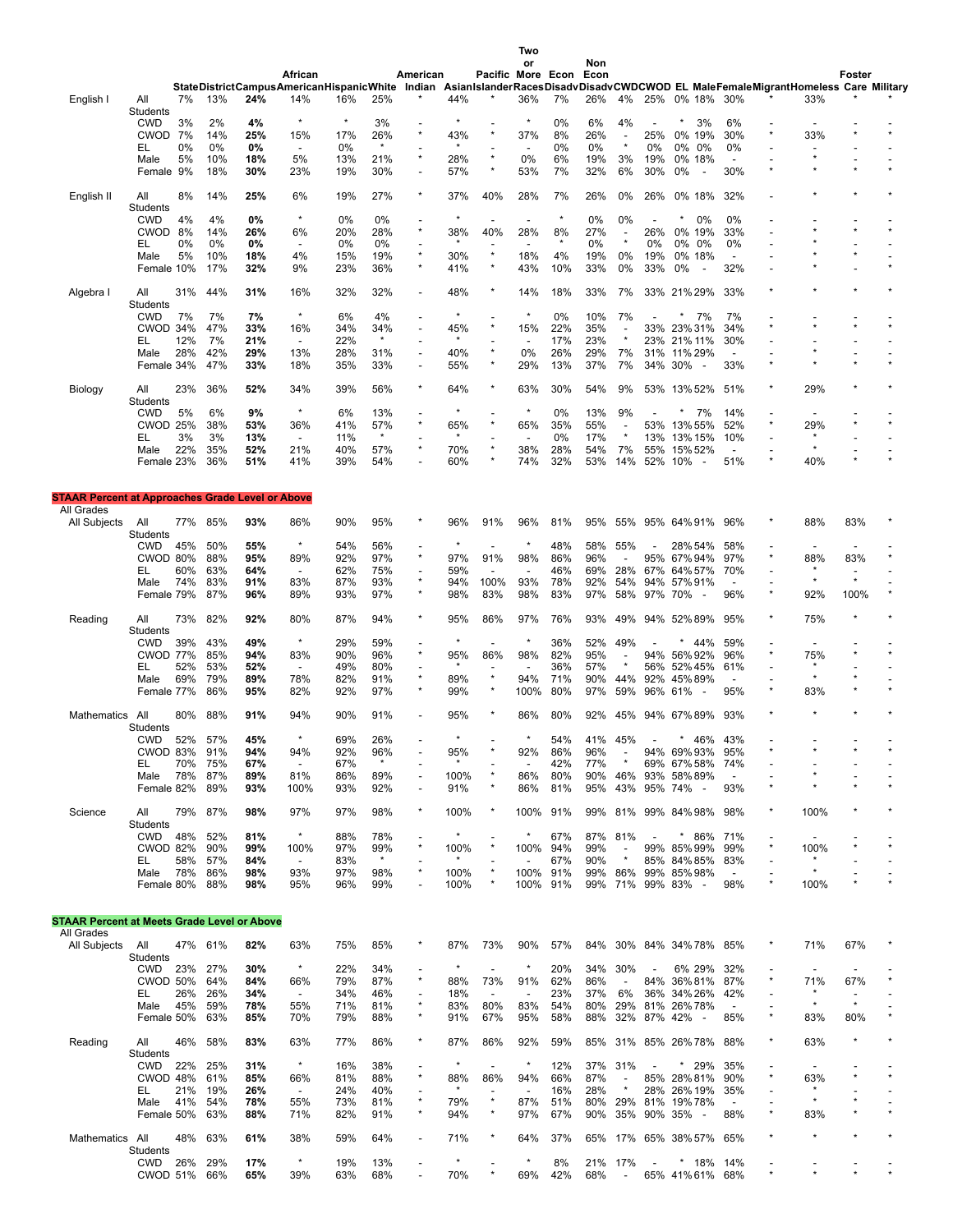|                                             |                        |     |     |       |                                                                                                                                  |     |                |                          |                |                          | or             |     | Non |                          |             |                                     |                          |                           |                          |         |  |
|---------------------------------------------|------------------------|-----|-----|-------|----------------------------------------------------------------------------------------------------------------------------------|-----|----------------|--------------------------|----------------|--------------------------|----------------|-----|-----|--------------------------|-------------|-------------------------------------|--------------------------|---------------------------|--------------------------|---------|--|
|                                             |                        |     |     |       | African                                                                                                                          |     |                | American                 |                | Pacific More Econ Econ   |                |     |     |                          |             |                                     |                          |                           |                          | Foster  |  |
|                                             |                        |     |     |       | StateDistrictCampusAmericanHispanicWhite Indian AsianIslanderRacesDisadvDisadvCWDCWOD EL MaleFemaleMigrantHomeless Care Military |     |                |                          |                |                          |                |     |     |                          |             |                                     |                          |                           |                          |         |  |
|                                             | EL                     | 33% | 37% | 38%   | $\overline{\phantom{a}}$                                                                                                         | 39% |                |                          |                |                          |                | 33% | 40% |                          |             | 41% 38% 26%                         | 48%                      |                           |                          |         |  |
|                                             | Male                   | 47% | 62% | 57%   | 31%                                                                                                                              | 51% | 61%            |                          | 80%            | $\star$                  | 43%            | 46% | 58% |                          |             | 18% 61% 26% 57%                     | $\overline{\phantom{0}}$ |                           |                          |         |  |
|                                             | Female 49%             |     | 64% | 65%   | 41%                                                                                                                              | 65% | 67%            | $\overline{\phantom{0}}$ | 64%            | $\star$                  | 86%            | 30% | 72% |                          | 14% 68% 48% | $\overline{\phantom{a}}$            | 65%                      | $\star$                   |                          |         |  |
| Science                                     | All                    | 49% | 64% | 89%   | 86%                                                                                                                              | 81% | 92%            | $\star$                  | 93%            | $\star$                  | 96%            | 69% | 91% | 42%                      |             | 91% 46% 89%                         | 90%                      | $\star$                   | 71%                      |         |  |
|                                             | <b>Students</b>        |     |     |       | $\star$                                                                                                                          |     |                |                          | $\star$        |                          | $\star$        |     |     |                          |             |                                     |                          |                           |                          |         |  |
|                                             | <b>CWD</b>             | 23% | 26% | 42%   |                                                                                                                                  | 38% | 43%            | $\star$                  |                | ÷<br>$\star$             |                | 50% | 39% | 42%                      |             | 41%                                 | 43%                      | $\overline{a}$<br>$\star$ |                          |         |  |
|                                             | <b>CWOD 52%</b>        |     | 68% | 91%   | 91%                                                                                                                              | 84% | 94%<br>$\star$ |                          | 92%<br>$\star$ |                          | 96%            | 71% | 93% |                          | 91%         | 49% 92%                             | 91%                      |                           | 71%<br>$\star$           |         |  |
|                                             | EL                     | 21% | 18% | 46%   | $\overline{\phantom{a}}$                                                                                                         | 47% |                | $\star$                  |                | $\star$                  |                | 27% | 54% |                          | 49%         | 46%44%                              | 48%                      |                           |                          |         |  |
|                                             | Male                   | 50% | 64% | 89%   | 71%                                                                                                                              | 80% | 92%            |                          | 93%            | $\star$                  | 100%           | 70% | 90% | 41%                      |             | 92% 44% 89%                         | $\overline{a}$           | $\star$                   |                          |         |  |
|                                             | Female 49%             |     | 64% | 90%   | 91%                                                                                                                              | 83% | 92%            |                          | 93%            |                          | 95%            | 68% | 92% | 43%                      | 91% 48%     | $\overline{\phantom{a}}$            | 90%                      |                           | 80%                      |         |  |
| <b>STAAR Percent at Masters Grade Level</b> |                        |     |     |       |                                                                                                                                  |     |                |                          |                |                          |                |     |     |                          |             |                                     |                          |                           |                          |         |  |
| All Grades                                  |                        |     |     |       |                                                                                                                                  |     |                |                          |                |                          |                |     |     |                          |             |                                     |                          |                           |                          |         |  |
| All Subjects                                | All<br><b>Students</b> | 21% | 33% | 33%   | 16%                                                                                                                              | 26% | 35%            |                          | 48%            | 27%                      | 37%            | 15% | 35% | 5%                       | 34%         | 8% 29%                              | 37%                      | $\star$                   | 24%                      | 0%      |  |
|                                             | <b>CWD</b>             | 8%  | 9%  | 5%    | $\star$                                                                                                                          | 3%  | 4%             |                          | $\star$        |                          | $\star$        | 0%  | 6%  | 5%                       |             | 0% 4%                               | 6%                       |                           |                          |         |  |
|                                             | <b>CWOD 23%</b>        |     | 35% | 34%   | 17%                                                                                                                              | 27% | 37%            | $\star$                  | 48%            | 27%                      | 38%            | 18% | 36% | $\overline{\phantom{a}}$ | 34%         | 8% 30%                              | 38%                      | $\star$                   | 24%                      | 0%      |  |
|                                             | EL                     | 9%  | 9%  | 8%    | $\overline{\phantom{a}}$                                                                                                         | 8%  | 8%             |                          | 6%             | $\blacksquare$           |                | 4%  | 9%  | $0\%$                    | 8%          | 8% 5%                               | 10%                      |                           | $\star$                  |         |  |
|                                             | Male                   | 20% | 32% | 29%   | 9%                                                                                                                               | 23% | 31%            | $\star$                  | 42%            | 40%                      | 15%            | 15% | 30% | 4%                       | 30%         | 5% 29%                              | $\overline{\phantom{a}}$ |                           | $\star$                  | $\star$ |  |
|                                             | Female 22%             |     | 34% | 37%   | 23%                                                                                                                              | 28% | 39%            | $\star$                  | 52%            | 17%                      | 54%            | 16% | 39% | 6%                       | 38%         | 10%<br>$\overline{\phantom{a}}$     | 37%                      | $\star$                   | 33%                      | 0%      |  |
| Reading                                     | All<br><b>Students</b> | 19% | 29% | 24%   | 10%                                                                                                                              | 17% | 26%            | $\star$                  | 40%            | 29%                      | 31%            | 7%  | 26% | 2%                       | 25%         | 0% 18%                              | 31%                      | $\star$                   | 25%                      |         |  |
|                                             | <b>CWD</b>             | 7%  | 8%  | 2%    | $\star$                                                                                                                          | 0%  | 2%             | $\overline{\phantom{0}}$ |                | ÷,                       |                | 0%  | 2%  | 2%                       |             | 1%                                  | 3%                       | $\overline{\phantom{a}}$  | $\overline{\phantom{a}}$ |         |  |
|                                             | <b>CWOD 20%</b>        |     | 31% | 25%   | 10%                                                                                                                              | 18% | 27%            | $\star$                  | 40%            | 29%                      | 32%            | 8%  | 27% |                          | 25%         | 0% 19%                              | 32%                      | $\star$                   | 25%                      |         |  |
|                                             | EL                     | 7%  | 6%  | $0\%$ | $\overline{\phantom{a}}$                                                                                                         | 0%  | $0\%$          | $\overline{a}$           | $\star$        | $\overline{\phantom{a}}$ | $\overline{a}$ | 0%  | 0%  |                          | 0%          | 0% 0%                               | 0%                       | $\overline{\phantom{a}}$  | $\star$                  |         |  |
|                                             | Male                   | 16% | 26% | 18%   | 4%                                                                                                                               | 14% | 20%            | $\star$                  | 29%            | $\star$                  | 13%            | 5%  | 19% | 1%                       | 19%         | 0% 18%                              | $\overline{\phantom{a}}$ |                           | $\star$                  |         |  |
|                                             | Female 22%             |     | 33% | 31%   | 16%                                                                                                                              | 21% | 33%            | $\star$                  | 48%            | $\star$                  | 48%            | 8%  | 33% | 3%                       | 32%         | 0%                                  | 31%                      | $\star$                   | 33%                      |         |  |
| <b>Mathematics</b>                          | All                    | 23% | 36% | 31%   | 16%                                                                                                                              | 32% | 32%            | $\overline{\phantom{a}}$ | 48%            | $\star$                  | 14%            | 18% | 33% | 7%                       |             | 33% 21% 29%                         | 33%                      | $\star$                   |                          |         |  |
|                                             | Students               |     |     |       |                                                                                                                                  |     |                |                          |                |                          |                |     |     |                          |             |                                     |                          |                           |                          |         |  |
|                                             | <b>CWD</b>             | 10% | 10% | 7%    | $\star$                                                                                                                          | 6%  | 4%             | $\overline{\phantom{a}}$ |                | ÷,                       |                | 0%  | 10% | 7%                       |             | 7%                                  | 7%                       |                           |                          |         |  |
|                                             | <b>CWOD 25%</b>        |     | 39% | 33%   | 16%                                                                                                                              | 34% | 34%            |                          | 45%            | $\star$                  | 15%            | 22% | 35% |                          |             | 33% 23% 31%                         | 34%                      |                           |                          |         |  |
|                                             | EL                     | 13% | 14% | 21%   | $\overline{\phantom{a}}$                                                                                                         | 22% | $\star$        |                          | $\star$        |                          | $\overline{a}$ | 17% | 23% |                          |             | 23% 21% 11%                         | 30%                      |                           |                          |         |  |
|                                             | Male                   | 23% | 36% | 29%   | 13%                                                                                                                              | 28% | 31%            | $\overline{a}$           | 40%            | $\star$                  | $0\%$          | 26% | 29% | 7%                       |             | 31% 11% 29%                         |                          |                           |                          |         |  |
|                                             | Female 24%             |     | 36% | 33%   | 18%                                                                                                                              | 35% | 33%            | $\overline{\phantom{a}}$ | 55%            | $\star$                  | 29%            | 13% | 37% | 7%                       |             | 34% 30%<br>$\overline{\phantom{a}}$ | 33%                      | $\star$                   |                          |         |  |
| Science                                     | All                    | 22% | 35% | 52%   | 34%                                                                                                                              | 39% | 56%            | $\star$                  | 64%            | $\star$                  | 63%            | 30% | 54% | 9%                       |             | 53% 13%52%                          | 51%                      | $\star$                   | 29%                      |         |  |
|                                             | Students               |     |     |       |                                                                                                                                  |     |                |                          |                |                          |                |     |     |                          |             |                                     |                          |                           |                          |         |  |
|                                             | <b>CWD</b>             | 7%  | 9%  | 9%    | $\star$                                                                                                                          | 6%  | 13%            |                          | $\star$        |                          | $\star$        | 0%  | 13% | 9%                       |             | 7%                                  | 14%                      |                           |                          |         |  |
|                                             | <b>CWOD 24%</b>        |     | 38% | 53%   | 36%                                                                                                                              | 41% | 57%            | $\star$                  | 65%            | $\star$                  | 65%            | 35% | 55% |                          |             | 53% 13% 55%                         | 52%                      | $\star$                   | 29%                      |         |  |
|                                             | EL                     | 5%  | 5%  | 13%   | $\overline{a}$                                                                                                                   | 11% | $\star$        |                          | $\star$        |                          |                | 0%  | 17% |                          | 13%         | 13% 15%                             | 10%                      |                           | $\star$                  |         |  |
|                                             | Male                   | 23% | 36% | 52%   | 21%                                                                                                                              | 40% | 57%            |                          | 70%            |                          | 38%            | 28% | 54% | 7%                       |             | 55% 15% 52%                         |                          |                           |                          |         |  |
|                                             | Female 21%             |     | 34% | 51%   | 41%                                                                                                                              | 39% | 54%            |                          | 60%            |                          | 74%            | 32% | 53% | 14%                      | 52% 10%     | $\overline{\phantom{a}}$            | 51%                      |                           | 40%                      |         |  |

**Two**

'\*' Indicates results are masked due to small numbers to protect student confidentiality. '-' Indicates zero observations reported for this group.

# **Part (iii):** Academic Growth and Graduation Rate

## **Part (iii)(I): Academic Growth**

This section provides information on students' academic growth for mathematics and ELA/reading for public elementary schools and secondary schools which don't have a graduation rate. These results include all students tested, regardless of whether they were in the accountability subset.

|                              | All | African<br><b>Students American Hispanic</b> |         | White   | American<br>Indian       | Asian   | <b>Pacific</b><br><b>Islander</b> | Two or More<br>Races | Econ<br><b>Disadv</b> | <b>CWD</b>               | EL      |
|------------------------------|-----|----------------------------------------------|---------|---------|--------------------------|---------|-----------------------------------|----------------------|-----------------------|--------------------------|---------|
| <b>Academic Growth Score</b> |     |                                              |         |         |                          |         |                                   |                      |                       |                          |         |
| Reading                      |     |                                              |         |         |                          |         |                                   |                      |                       |                          |         |
| All Students                 | 73  | 57                                           | 69      | 74      | $\star$                  | 79      | $\star$                           | 68                   | 62                    | 56                       | 65      |
| <b>CWD</b>                   | 56  | $\star$                                      | $\star$ | 65      | $\overline{\phantom{0}}$ | $\star$ | $\overline{\phantom{0}}$          | -                    | $\star$               | 56                       | $\star$ |
| <b>CWOD</b>                  | 73  | 61                                           | 71      | 75      | $\star$                  | 79      | $\star$                           | 68                   | 64                    | $\overline{\phantom{0}}$ | 69      |
| EL                           | 65  | $\overline{\phantom{a}}$                     | 58      | $\star$ | $\overline{\phantom{0}}$ | $\star$ |                                   | -                    | $\star$               | $\star$                  | 65      |
| Male                         | 71  | 56                                           | 67      | 73      | $\star$                  | 86      | $\star$                           | 68                   | 57                    | 48                       | 65      |
| Female                       | 74  | 58                                           | 72      | 76      | $\star$                  | 75      | $\star$                           | 68                   | 67                    | 72                       | 65      |
| <b>Mathematics</b>           |     |                                              |         |         |                          |         |                                   |                      |                       |                          |         |
| All Students                 | 67  | 61                                           | 68      | 66      | $\overline{\phantom{a}}$ | 77      |                                   | 68                   | 54                    | 32                       | 65      |
| <b>CWD</b>                   | 32  | $\star$                                      | 47      | $\star$ | $\overline{\phantom{0}}$ | $\star$ |                                   | $\star$              | $\star$               | 32                       | $\star$ |
| <b>CWOD</b>                  | 70  | 61                                           | 71      | 69      | $\overline{\phantom{a}}$ | 75      | $\overline{\phantom{a}}$          | 73                   | 58                    | $\overline{\phantom{a}}$ | 72      |
| EL                           | 65  | $\overline{\phantom{0}}$                     | 67      | $\star$ | $\overline{\phantom{0}}$ | $\star$ |                                   | -                    | $\star$               | $\star$                  | 65      |
| Male                         | 68  | 69                                           | 68      | 67      | $\overline{\phantom{0}}$ | 88      |                                   | ÷                    | 61                    | 31                       | 50      |
| Female                       | 66  | 57                                           | 68      | 66      | $\overline{\phantom{0}}$ | $\star$ |                                   | 86                   | 47                    | $\star$                  | 77      |

**Part (iii)(II): Graduation Rate** This section provides information on high school graduation rates.

|                                                                     | Αll   | African<br><b>Students American Hispanic</b> |       | White | American<br>Indian | Asian | <b>Pacific</b><br>Islander | Two or More<br>Races | Econ<br><b>Disady</b> | CWD   | EL    | <b>Homeless</b> | Foster<br>Care |
|---------------------------------------------------------------------|-------|----------------------------------------------|-------|-------|--------------------|-------|----------------------------|----------------------|-----------------------|-------|-------|-----------------|----------------|
| <b>Federal Graduation Rates</b>                                     |       |                                              |       |       |                    |       |                            |                      |                       |       |       |                 |                |
| 4-year Longitudinal Cohort Graduation Rate (Gr 9-12): Class of 2017 |       |                                              |       |       |                    |       |                            |                      |                       |       |       |                 |                |
| All Students                                                        | 97.0% | 96.4%                                        | 96.0% | 97.7% |                    | 92.5% |                            | 96.6%                | 86.3%                 | 80.0% | 86.5% | 100.0%          |                |
| CWD                                                                 | 80.0% |                                              | 83.3% | 82.6% |                    |       |                            |                      |                       | 80.0% | 60.0% |                 |                |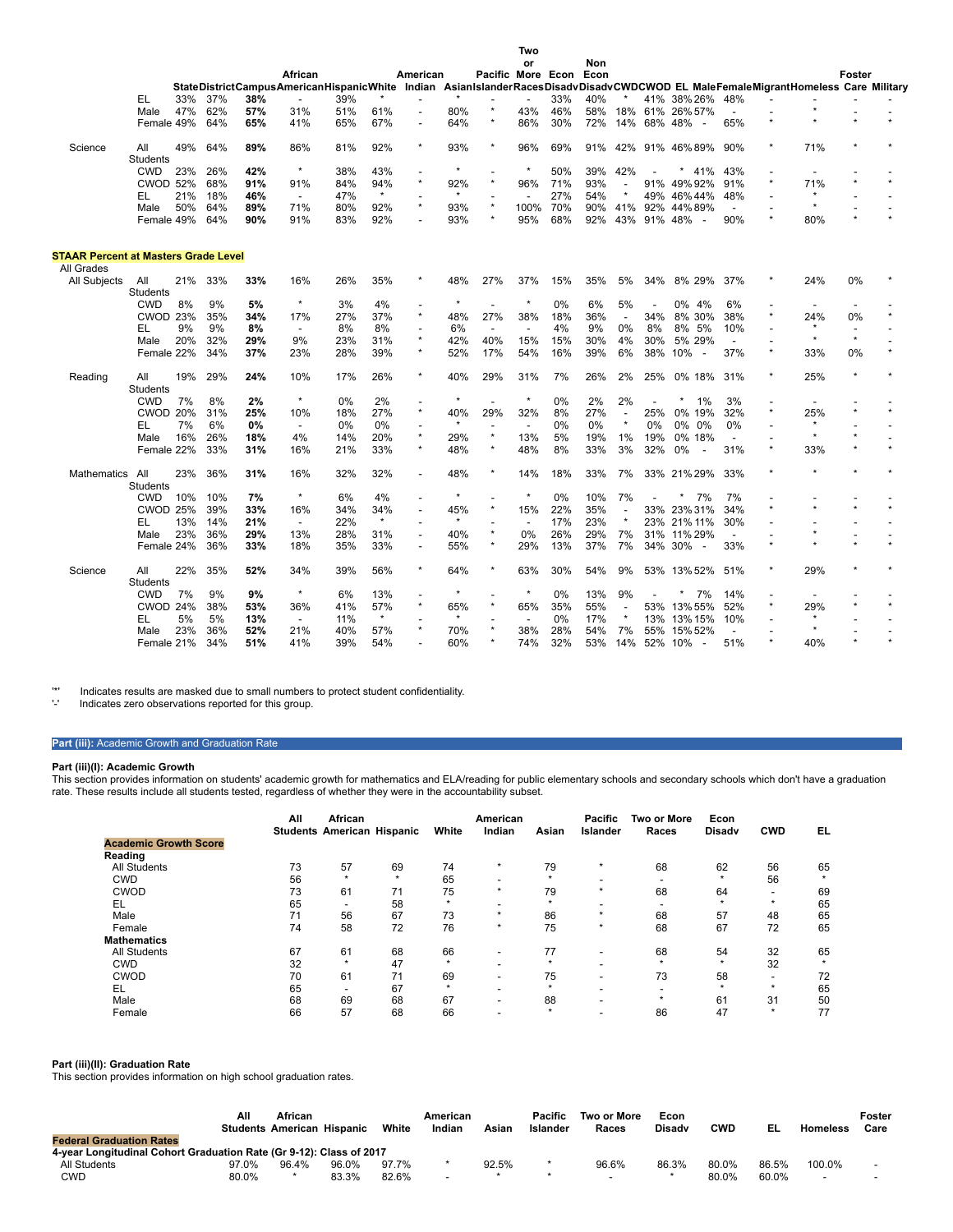|        | All   | African                           |       |         | American |       | Pacific                  | <b>Two or More</b>       | Econ          |       |       |                 | Foster |
|--------|-------|-----------------------------------|-------|---------|----------|-------|--------------------------|--------------------------|---------------|-------|-------|-----------------|--------|
|        |       | <b>Students American Hispanic</b> |       | White   | Indian   | Asian | Islander                 | Races                    | <b>Disady</b> | CWD   | EL    | <b>Homeless</b> | Care   |
| CWOD   | 97.5% | 96.3%                             | 96.3% | 98.1%   |          | 95.9% |                          | 96.6%                    | 85.7%         | ٠     | 90.6% | 100.0%          |        |
| EL     | 86.5% | $\overline{\phantom{0}}$          | 92.9% | $\star$ |          | 57.1% | $\overline{\phantom{0}}$ | $\overline{\phantom{a}}$ | 85.7%         | 60.0% | 86.5% |                 |        |
| Male   | 96.6% | 91.7%                             | 95.7% | 97.1%   |          | 96.2% |                          | 95.0%                    | 85.7%         | 90.9% | 90.0% |                 |        |
| Female | 97.4% | 100.0%                            | 96.3% | 98.3%   |          | 88.9% |                          | 100.0%                   | 87.0%         | 61.5% | 82.4% |                 |        |

'\*' Indicates results are masked due to small numbers to protect student confidentiality.

Indicates there are no students in the group.

## **Part (iv):** English Language Proficiency

This section provides information on the number and percentage of English learners achieving English language proficiency.

| <b>Total EL in Class</b> | <b>Proficiency of EL</b> | <b>Rate of Proficiency</b> |
|--------------------------|--------------------------|----------------------------|
| 159                      | 68                       | 43%                        |

'\*' Indicates results are masked due to small numbers to protect student confidentiality.

Indicates zero observations reported for this group.

## Part (v): School Quality or Student Success (SQSS)

This section provides information on the other indicator of school quality or student success, which is college, career and military readiness (CCMR) for high schools and average performance rate of the three STAAR performance levels of all students, regardless of whether they were in the accountability subset, for elementary and secondary schools without a graduation rate.

| <b>Student Success (Student Achievement Domain Score: STAAR Component Only)</b> | All | African<br><b>Students American Hispanic</b> |     | White | American<br>Indian | Asian | Pacific<br>Islander | Two or More<br>Races | Econ<br><b>Disady</b> | <b>CWD</b> | EL  |
|---------------------------------------------------------------------------------|-----|----------------------------------------------|-----|-------|--------------------|-------|---------------------|----------------------|-----------------------|------------|-----|
| <b>STAAR Component Score</b>                                                    | 69  | 55                                           | 64  | 72    |                    | 77    | $\star$             | 74                   | 51                    | 30         | 35  |
| <b>School Quality (College, Career, and Military Readiness Performance)</b>     |     |                                              |     |       |                    |       |                     |                      |                       |            |     |
| %Students meeting CCMR                                                          | 83% | 72%                                          | 80% | 84%   | *                  | 87%   | $\star$             | 97%                  | 62%                   | 22%        | 32% |

'\*' Indicates results are masked due to small numbers to protect student confidentiality.<br>'-' Indicates there are no students in the group.<br>'n/a' Indicates the student group is not applicable to this report.

## **Part (vi):** Goal Meeting Status

This section provides information on the progress of all students and each student group toward meeting the long-term goals or interim objectives on STAAR academic performance, federal graduation rate, and English learners' language proficiency.

|                                 | All          | <b>African</b><br><b>Students American Hispanic</b> |              | White        | American<br>Indian | Asian        | <b>Pacific</b><br><b>Islander</b> | Two or More<br>Races | Econ<br><b>Disady</b> | <b>CWD</b> | $EL +$       |
|---------------------------------|--------------|-----------------------------------------------------|--------------|--------------|--------------------|--------------|-----------------------------------|----------------------|-----------------------|------------|--------------|
| <b>STAAR Performance Status</b> |              |                                                     |              |              |                    |              |                                   |                      |                       |            |              |
| Reading                         |              |                                                     |              |              |                    |              |                                   |                      |                       |            |              |
| Interim Goals (2018-2022)       | 44%          | 32%                                                 | 37%          | 60%          | 43%                | 74%          | 45%                               | 56%                  | 33%                   | 19%        | 29%          |
| <b>Target Met</b>               |              |                                                     | $\checkmark$ |              |                    | $\checkmark$ |                                   | v                    |                       |            | $\checkmark$ |
| Interim Goals (2023-2027)       | 52%          | 42%                                                 | 46%          | 66%          | 51%                | 78%          | 53%                               | 62%                  | 43%                   | 31%        | 39%          |
| <b>Target Met</b>               |              |                                                     |              |              |                    |              |                                   |                      |                       |            |              |
| Interim Goals (2028-2032)       | 62%          | 54%                                                 | 58%          | 73%          | 62%                | 82%          | 63%                               | 70%                  | 55%                   | 45%        | 52%          |
| <b>Target Met</b>               |              | v                                                   | $\checkmark$ | $\checkmark$ |                    | $\checkmark$ |                                   | $\checkmark$         |                       | Ν          | N            |
| Long-Term Goals                 | 72%          | 66%                                                 | 69%          | 80%          | 72%                | 87%          | 73%                               | 78%                  | 67%                   | 60%        | 65%          |
| <b>Target Met</b>               |              | N                                                   | Υ            |              |                    |              |                                   |                      | N                     | Ν          | N            |
| <b>Mathematics</b>              |              |                                                     |              |              |                    |              |                                   |                      |                       |            |              |
| Interim Goals (2018-2022)       | 46%          | 31%                                                 | 40%          | 59%          | 45%                | 82%          | 50%                               | 54%                  | 36%                   | 23%        | 40%          |
| <b>Target Met</b>               | $\checkmark$ |                                                     | $\checkmark$ |              |                    |              |                                   |                      |                       | N          |              |
| Interim Goals (2023-2027)       | 54%          | 41%                                                 | 49%          | 65%          | 53%                | 85%          | 57%                               | 61%                  | 45%                   | 34%        | 49%          |
| <b>Target Met</b>               |              |                                                     |              |              |                    |              |                                   |                      | N                     | N          |              |
| Interim Goals (2028-2032)       | 63%          | 54%                                                 | 59%          | 73%          | 63%                | 88%          | 66%                               | 69%                  | 57%                   | 48%        | 59%          |
| <b>Target Met</b>               |              |                                                     | $\checkmark$ | N            |                    |              |                                   |                      | N                     | N          | N            |
| Long-Term Goals                 | 73%          | 66%                                                 | 70%          | 80%          | 73%                | 91%          | 75%                               | 77%                  | 68%                   | 62%        | 70%          |
| <b>Target Met</b>               | N            |                                                     | N            | N            |                    |              |                                   |                      | N                     | N          | N            |

## **English Learner Language Proficiency Status**

| Interim Goals (2018-2022)        |             |     |     |              |     |              |     |     |     |     | 42%          |
|----------------------------------|-------------|-----|-----|--------------|-----|--------------|-----|-----|-----|-----|--------------|
| <b>Target Met</b>                |             |     |     |              |     |              |     |     |     |     |              |
| Interim Goals (2023-2027)        |             |     |     |              |     |              |     |     |     |     | 44%          |
| <b>Target Met</b>                |             |     |     |              |     |              |     |     |     |     | $\checkmark$ |
| Interim Goals (2028-2032)        |             |     |     |              |     |              |     |     |     |     | 46%          |
| <b>Target Met</b>                |             |     |     |              |     |              |     |     |     |     |              |
| Long-Term Goals                  |             |     |     |              |     |              |     |     |     |     | 46%          |
| <b>Target Met</b>                |             |     |     |              |     |              |     |     |     |     |              |
| <b>Federal Graduation Status</b> |             |     |     |              |     |              |     |     |     |     |              |
| Interim Goals (2018-2022)        | 90%         | 90% | 90% | 90%          | 90% | 90%          | 90% | 90% | 90% | 90% | 90%          |
| <b>Target Met</b>                |             | ν   |     | $\checkmark$ |     | $\check{ }$  |     |     | N   | N   |              |
| Interim Goals (2023-2027)        | 92%         | 92% | 92% | 92%          | 92% | 92%          | 92% | 92% | 92% | 92% | 92%          |
| <b>Target Met</b>                |             | ν   |     | v            |     | $\checkmark$ |     |     | Ν   | N   |              |
| Interim Goals (2028-2032)        | 94%         | 94% | 94% | 94%          | 94% | 94%          | 94% | 94% | 94% | 94% | 94%          |
| <b>Target Met</b>                | $\check{ }$ | ν   |     | $\checkmark$ |     | N            |     |     | N   | N   |              |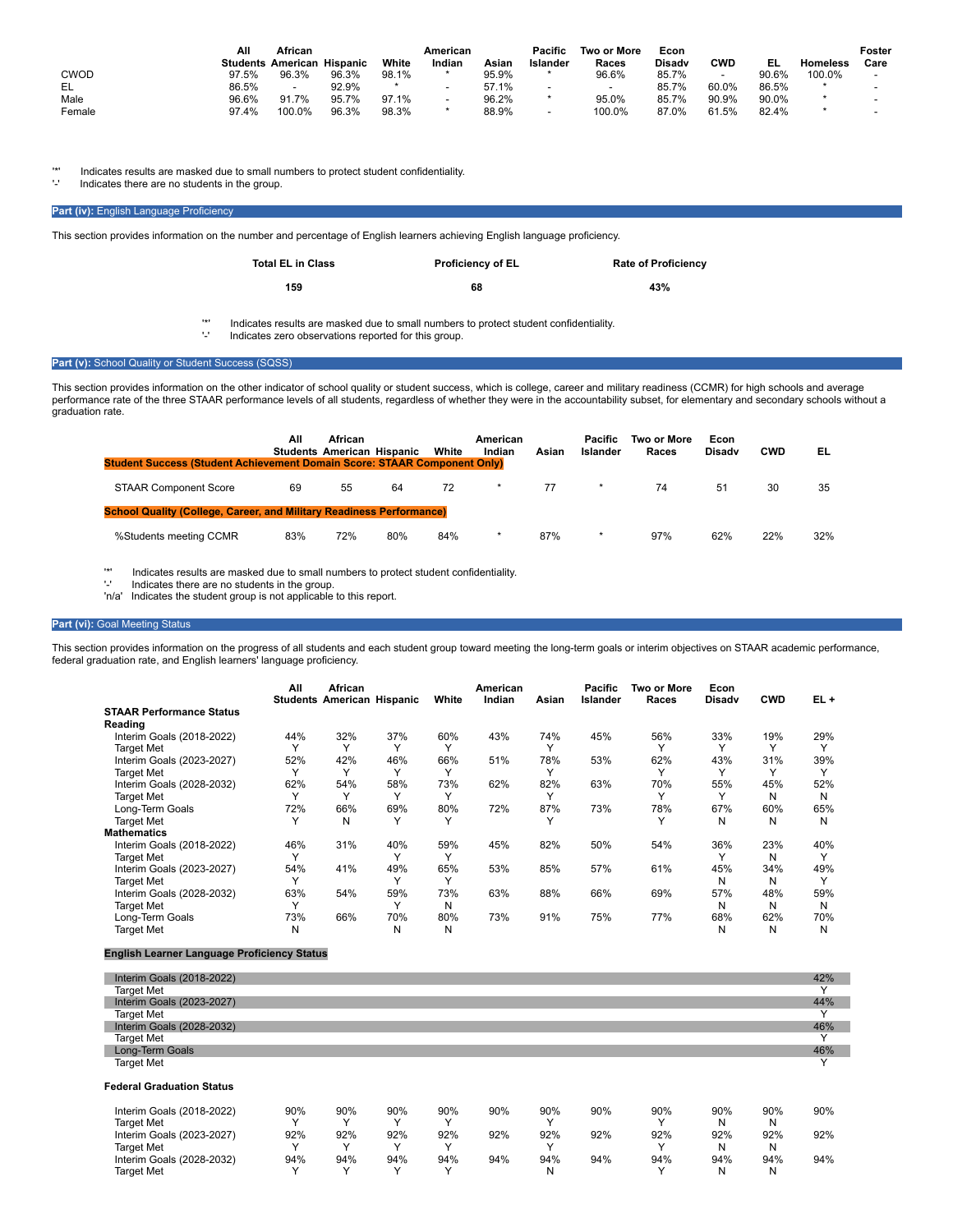|                   | Αll<br>African |                                   |     | American |        |       | Pacific  | Two or More | Econ          |            |     |
|-------------------|----------------|-----------------------------------|-----|----------|--------|-------|----------|-------------|---------------|------------|-----|
|                   |                | <b>Students American Hispanic</b> |     | White    | Indian | Asian | Islander | Races       | <b>Disadv</b> | <b>CWD</b> | EL+ |
| Long-Term Goals   | 94%            | 94%                               | 94% | 94%      | 94%    | 94%   | 94%      | 94%         | 94%           | 94%        | 94% |
| <b>Target Met</b> |                |                                   |     |          |        |       |          |             | N             | N          |     |

'+' STAAR Performance and Graduation use EL(Current & Monitored), EL English Learner Language Proficiency uses EL (Current). Blank cells above represent student group indicators that do not meet the minimum size criteria.

Source: 2018 Accountability Closing the Gaps Status Table

# **Part (vii):** STAAR Participation

This section provides the percentage of students assessed and not assessed for mathematics, ELA/reading, and science.

|                               |                 |      |                          |                                       |               |                                      |         |                           | Two or                   |                       | Non                   |                                     |                          |         |                          |                          |         |
|-------------------------------|-----------------|------|--------------------------|---------------------------------------|---------------|--------------------------------------|---------|---------------------------|--------------------------|-----------------------|-----------------------|-------------------------------------|--------------------------|---------|--------------------------|--------------------------|---------|
|                               |                 |      | African                  | <b>Campus American Hispanic White</b> |               | American<br>Indian                   | Asian   | Pacific<br>Islander       | More<br>Races            | Econ<br><b>Disadv</b> | Econ<br><b>Disady</b> | <b>CWD</b>                          | <b>CWOD</b>              | EL      | Male                     | Female                   | Migrant |
| <b>Participation Rate</b>     |                 |      |                          |                                       |               |                                      |         |                           |                          |                       |                       |                                     |                          |         |                          |                          |         |
| All Subjects                  | All             | 99%  | 98%                      | 99%                                   | 99%           | $\star$                              | 100%    | 100%                      | 100%                     | 97%                   | 99%                   | 99%                                 | 99%                      | 100%    | 99%                      | 99%                      |         |
|                               | Students        |      |                          |                                       |               |                                      |         |                           |                          |                       |                       |                                     |                          |         |                          |                          |         |
|                               | <b>CWD</b>      | 99%  | 100%                     | 100%                                  | 99%           | $\overline{\phantom{a}}$             | 100%    | $\overline{\phantom{a}}$  | $\star$                  | 100%                  | 99%                   | 99%                                 | $\overline{\phantom{a}}$ | 100%    | 99%                      | 100%                     |         |
|                               | <b>CWOD</b>     | 99%  | 98%                      | 99%                                   | 99%           | $\star$                              | 100%    | 100%                      | 100%                     | 97%                   | 99%                   | $\overline{\phantom{a}}$            | 99%                      | 100%    | 99%                      | 99%                      |         |
|                               | EL              | 100% | $\overline{\phantom{a}}$ | 100%                                  | 100%          | $\overline{\phantom{a}}$             | 100%    | $\overline{\phantom{a}}$  | $\blacksquare$           | 100%                  | 100%                  | 100%                                | 100%                     | 100%    | 100%                     | 99%                      |         |
|                               | Male            | 99%  | 96%                      | 100%                                  | 99%           | $^\star$                             | 100%    | 100%                      | 100%                     | 98%                   | 99%                   | 99%                                 | 99%                      | 100%    | 99%                      | $\blacksquare$           |         |
|                               | Female          | 99%  | 100%                     | 99%                                   | 99%           | $\star$                              | 100%    | 100%                      | 100%                     | 97%                   | 99%                   | 100%                                | 99%                      | 99%     | $\overline{\phantom{a}}$ | 99%                      |         |
| Reading                       | All             | 99%  | 99%                      | 99%                                   | 99%           | $^\star$                             | 100%    | 100%                      | 100%                     | 97%                   | 99%                   | 99%                                 | 99%                      | 99%     | 99%                      | 99%                      |         |
|                               | <b>Students</b> |      |                          |                                       |               |                                      |         |                           |                          |                       |                       |                                     |                          |         |                          |                          |         |
|                               | <b>CWD</b>      | 99%  | 100%                     | 100%                                  | 99%           |                                      | $\star$ | $\overline{a}$            | $\star$                  | 100%                  | 99%                   | 99%                                 | $\blacksquare$           | 100%    | 99%                      | 100%                     |         |
|                               | <b>CWOD</b>     | 99%  | 99%                      | 99%                                   | 99%           | $\star$                              | 100%    | 100%                      | 100%                     | 97%                   | 99%                   | $\overline{\phantom{a}}$            | 99%                      | 99%     | 99%                      | 99%                      | $\star$ |
|                               | EL              | 99%  | $\overline{\phantom{a}}$ | 99%                                   | 100%          | $\overline{\phantom{a}}$             | 100%    | -                         | $\blacksquare$           | 100%                  | 99%                   | 100%                                | 99%                      | 99%     | 100%                     | 99%                      |         |
|                               | Male            | 99%  | 98%                      | 99%                                   | 99%           | $\star$                              | 100%    | $\star$                   | 100%                     | 98%                   | 99%                   | 99%                                 | 99%                      | 100%    | 99%                      |                          |         |
|                               | Female          | 99%  | 100%                     | 99%                                   | 99%           | $\star$                              | 100%    | $\star$                   | 100%                     | 96%                   | 99%                   | 100%                                | 99%                      | 99%     | $\overline{\phantom{a}}$ | 99%                      | ÷       |
| Mathematics                   | All<br>Students | 99%  | 97%                      | 100%                                  | 98%           | $\overline{\phantom{a}}$             | 100%    | *                         | 100%                     | 98%                   | 99%                   | 100%                                | 99%                      | 100%    | 99%                      | 99%                      |         |
|                               | <b>CWD</b>      | 100% | $\star$                  | 100%                                  | 100%          | $\overline{\phantom{a}}$             |         |                           |                          | 100%                  | 100%                  | 100%                                | $\overline{\phantom{a}}$ | $\star$ | 100%                     | 100%                     |         |
|                               | <b>CWOD</b>     | 99%  | 97%                      | 100%                                  | 98%           | $\overline{\phantom{a}}$             | 100%    | $\star$                   | 100%                     | 97%                   | 99%                   | $\overline{\phantom{a}}$            | 99%                      | 100%    | 98%                      | 99%                      | ż       |
|                               | EL              | 100% | $\overline{a}$           | 100%                                  | $\star$       |                                      |         |                           | $\overline{\phantom{a}}$ | 100%                  | 100%                  | $\star$                             | 100%                     | 100%    | 100%                     | 100%                     |         |
|                               | Male            | 99%  | 94%                      | 100%                                  | 98%           | $\overline{\phantom{a}}$             | 100%    | $\star$                   | 100%                     | 97%                   | 99%                   | 100%                                | 98%                      | 100%    | 99%                      |                          |         |
|                               | Female          | 99%  | 100%                     | 100%                                  | 98%           | $\overline{\phantom{a}}$             | 100%    | ×                         | 100%                     | 98%                   | 99%                   | 100%                                | 99%                      | 100%    | $\overline{\phantom{a}}$ | 99%                      |         |
|                               |                 |      |                          |                                       |               |                                      |         |                           |                          |                       |                       |                                     |                          |         |                          |                          |         |
| Science                       | All<br>Students | 99%  | 97%                      | 99%                                   | 99%           | $\star$                              | 100%    | ×                         | 100%                     | 98%                   | 99%                   | 100%                                | 99%                      | 100%    | 99%                      | 99%                      |         |
|                               |                 |      | $\star$                  |                                       |               |                                      | $\star$ |                           | $\star$                  |                       |                       |                                     |                          | $\star$ |                          |                          |         |
|                               | <b>CWD</b>      | 100% |                          | 100%                                  | 100%          | $\overline{\phantom{a}}$<br>$^\star$ |         | $\overline{a}$<br>$\star$ |                          | 100%                  | 100%                  | 100%                                | $\overline{\phantom{a}}$ |         | 100%                     | 100%                     | ÷       |
|                               | <b>CWOD</b>     | 99%  | 97%                      | 99%                                   | 99%           |                                      | 100%    |                           | 100%                     | 98%                   | 99%                   | $\overline{\phantom{a}}$<br>$\star$ | 99%                      | 100%    | 99%                      | 99%                      |         |
|                               | EL              | 100% | $\overline{\phantom{a}}$ | 100%                                  | 100%          | $\overline{\phantom{a}}$<br>$^\star$ |         | $\star$                   | $\overline{\phantom{a}}$ | 100%                  | 100%                  |                                     | 100%                     | 100%    | 100%                     | 100%                     |         |
|                               | Male            | 99%  | 93%                      | 100%                                  | 99%           |                                      | 100%    |                           | 100%                     | 98%                   | 99%                   | 100%                                | 99%                      | 100%    | 99%                      | $\overline{\phantom{a}}$ |         |
| <b>Non-Participation Rate</b> | Female          | 99%  | 100%                     | 99%                                   | 99%           |                                      | 100%    | $\star$                   | 100%                     | 98%                   | 99%                   | 100%                                | 99%                      | 100%    | $\overline{\phantom{a}}$ | 99%                      |         |
|                               |                 |      |                          |                                       |               |                                      |         |                           |                          |                       |                       |                                     |                          |         |                          |                          |         |
| All Subjects                  | All<br>Students | 1%   | 2%                       | 1%                                    | 1%            |                                      | 0%      | 0%                        | 0%                       | 3%                    | 1%                    | 1%                                  | 1%                       | 0%      | 1%                       | 1%                       |         |
|                               | <b>CWD</b>      | 1%   | 0%                       | 0%                                    | 1%            |                                      | 0%      | $\overline{a}$            | $\star$                  | 0%                    | 1%                    | 1%                                  | $\overline{\phantom{a}}$ | 0%      | 1%                       | 0%                       |         |
|                               | <b>CWOD</b>     | 1%   | 2%                       | 1%                                    | 1%            |                                      | 0%      | 0%                        | 0%                       | 3%                    | 1%                    | $\overline{\phantom{a}}$            | 1%                       | 0%      | 1%                       | 1%                       | $\star$ |
|                               | EL              | 0%   |                          | 0%                                    | 0%            |                                      | 0%      |                           |                          | 0%                    | 0%                    | 0%                                  | 0%                       | 0%      | 0%                       | 1%                       |         |
|                               | Male            | 1%   | 4%                       | 0%                                    | 1%            |                                      | 0%      | 0%                        | 0%                       | 2%                    | 1%                    | 1%                                  | 1%                       | 0%      | 1%                       | $\overline{\phantom{a}}$ |         |
|                               | Female          | 1%   | 0%                       | 1%                                    | 1%            |                                      | 0%      | 0%                        | 0%                       | 3%                    | 1%                    | 0%                                  | 1%                       | 1%      | $\overline{\phantom{a}}$ | 1%                       |         |
| Reading                       | All             | 1%   | 1%                       | 1%                                    | 1%            |                                      | $0\%$   | 0%                        | 0%                       | 3%                    | $1\%$                 | 1%                                  | 1%                       | 1%      | 1%                       | 1%                       |         |
|                               | Students        |      |                          |                                       |               |                                      |         |                           |                          |                       |                       |                                     |                          |         |                          |                          |         |
|                               | <b>CWD</b>      | 1%   | 0%                       | 0%                                    | 1%            |                                      | $\star$ | $\overline{\phantom{a}}$  | $\star$                  | 0%                    | 1%                    | 1%                                  | $\overline{\phantom{a}}$ | 0%      | 1%                       | 0%                       |         |
|                               | <b>CWOD</b>     | 1%   | 1%                       | 1%                                    | 1%            | $\star$                              | 0%      | 0%                        | 0%                       | 3%                    | 1%                    | $\overline{\phantom{a}}$            | 1%                       | 1%      | 1%                       | 1%                       | $\star$ |
|                               | EL              | 1%   | $\overline{\phantom{a}}$ | 1%                                    | 0%            | $\overline{\phantom{a}}$             | 0%      |                           |                          | 0%                    | 1%                    | 0%                                  | 1%                       | 1%      | 0%                       | 1%                       |         |
|                               | Male            | 1%   | 2%                       | 1%                                    | 1%            |                                      | 0%      | $\star$                   | 0%                       | 2%                    | 1%                    | 1%                                  | 1%                       | 0%      | 1%                       | $\overline{\phantom{a}}$ |         |
|                               | Female          | 1%   | 0%                       | 1%                                    | 1%            |                                      | $0\%$   | $\star$                   | 0%                       | 4%                    | 1%                    | 0%                                  | 1%                       | 1%      | $\overline{\phantom{a}}$ | 1%                       |         |
| <b>Mathematics</b>            | All             | 1%   | 3%                       | 0%                                    | 2%            |                                      | 0%      |                           | 0%                       | 2%                    | 1%                    | 0%                                  | 1%                       | 0%      | 1%                       | 1%                       |         |
|                               | Students        |      |                          |                                       |               |                                      |         |                           |                          |                       |                       |                                     |                          |         |                          |                          |         |
|                               |                 |      | $\star$                  |                                       |               |                                      | $\star$ |                           | $\star$                  |                       |                       |                                     |                          | $\star$ |                          |                          |         |
|                               | <b>CWD</b>      | 0%   |                          | 0%                                    | 0%            |                                      |         |                           |                          | 0%                    | 0%                    | 0%                                  | $\overline{a}$           |         | 0%                       | 0%                       | $\star$ |
|                               | CWOD            | 1%   | 3%                       | 0%                                    | 2%<br>$\star$ |                                      | 0%      |                           | 0%                       | 3%                    | 1%                    | $\star$                             | 1%                       | 0%      | 2%                       | 1%                       |         |
|                               | EL.             | 0%   | $\overline{\phantom{a}}$ | 0%                                    |               |                                      |         | $\star$                   |                          | 0%                    | 0%                    |                                     | 0%                       | 0%      | 0%                       | 0%                       |         |
|                               | Male            | 1%   | 6%                       | 0%                                    | 2%            |                                      | 0%      |                           | 0%                       | 3%                    | 1%                    | 0%                                  | 2%                       | 0%      | 1%                       | $\overline{a}$           |         |
|                               | Female          | 1%   | 0%                       | 0%                                    | 2%            | $\overline{\phantom{a}}$             | 0%      |                           | 0%                       | 2%                    | 1%                    | 0%                                  | 1%                       | 0%      | $\overline{\phantom{a}}$ | 1%                       |         |
| Science                       | All             | 1%   | 3%                       | 1%                                    | 1%            |                                      | 0%      | *                         | 0%                       | 2%                    | 1%                    | 0%                                  | 1%                       | 0%      | 1%                       | 1%                       |         |
|                               | Students        |      |                          |                                       |               |                                      |         |                           |                          |                       |                       |                                     |                          |         |                          |                          |         |
|                               | <b>CWD</b>      | 0%   | $\star$                  | 0%                                    | 0%            |                                      |         |                           | $\star$                  | 0%                    | 0%                    | 0%                                  | $\overline{\phantom{a}}$ | $\star$ | 0%                       | 0%                       |         |
|                               | <b>CWOD</b>     | 1%   | 3%                       | 1%                                    | 1%            |                                      | 0%      | $\star$                   | 0%                       | 2%                    | 1%                    | $\overline{\phantom{a}}$            | 1%                       | 0%      | 1%                       | 1%                       |         |
|                               | EL.             | 0%   | $\blacksquare$           | 0%                                    | 0%            |                                      | $\star$ |                           | $\overline{\phantom{a}}$ | 0%                    | 0%                    | $\star$                             | 0%                       | 0%      | 0%                       | 0%                       |         |
|                               | Male            | 1%   | 7%                       | 0%                                    | 1%            |                                      | 0%      |                           | 0%                       | 2%                    | 1%                    | 0%                                  | 1%                       | 0%      | 1%                       | $\overline{\phantom{a}}$ |         |
|                               | Female          | 1%   | 0%                       | 1%                                    | 1%            |                                      | 0%      |                           | 0%                       | 2%                    | 1%                    | 0%                                  | 1%                       | 0%      | $\overline{\phantom{a}}$ | 1%                       |         |

'\*' Indicates results are masked due to small numbers to protect student confidentiality. '-' Indicates zero observations reported for this group.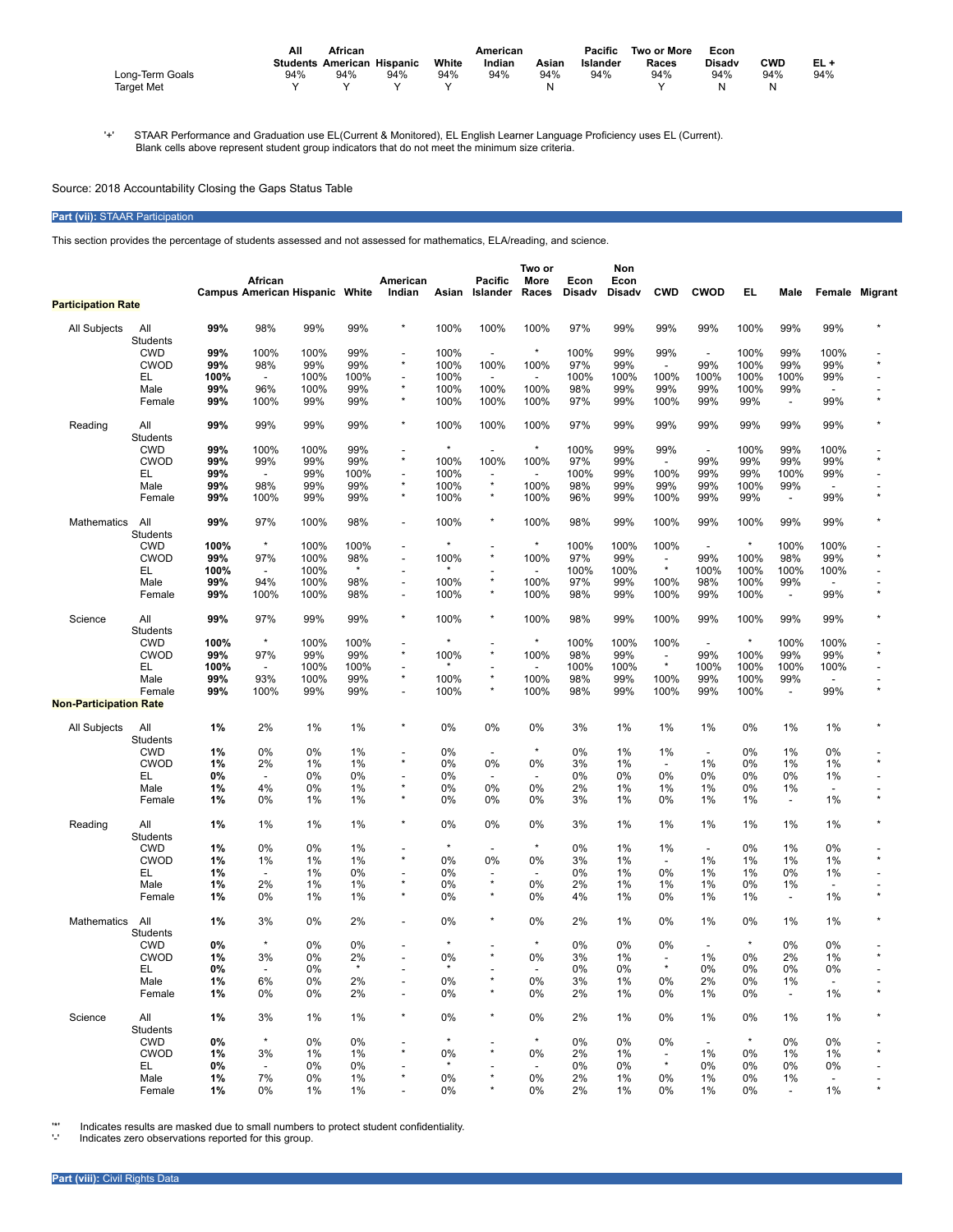Part (viii)(I) This section provides information submitted by school districts to the Office for Civil Rights on measures of school quality, climate, and safety.

|                                                            |        | <b>Total</b> | African                    |         |             | Indian or<br>Alaska  |         | Pacific  | Two or<br>More |                | with                | <b>Students</b><br>with<br><b>Students Disabilities</b><br>(Section |
|------------------------------------------------------------|--------|--------------|----------------------------|---------|-------------|----------------------|---------|----------|----------------|----------------|---------------------|---------------------------------------------------------------------|
| <b>Students Without Disabilities</b>                       |        |              | students American Hispanic |         | White       | <b>Native</b>        | Asian   | Islander | Races          | EL             | <b>Disabilities</b> | 504)                                                                |
| In-School Suspensions                                      |        |              |                            |         |             |                      |         |          |                |                |                     |                                                                     |
|                                                            | Male   | 94           | 5                          | 26      | 59          |                      |         |          |                | 5              |                     |                                                                     |
|                                                            | Female | 37           | 5                          | 11      | 17          | $\star$              |         |          | ×              | $\star$        |                     |                                                                     |
|                                                            | Total  | 131          | 10                         | 37      | 76          |                      |         |          | ×              | $\overline{7}$ |                     |                                                                     |
| Out-of-School Suspensions                                  |        |              |                            |         |             |                      |         |          |                |                |                     |                                                                     |
|                                                            | Male   | 9            | $\star$                    | $\star$ | 5           |                      |         |          |                |                |                     |                                                                     |
|                                                            | Female | $\star$      | $\star$                    | $\star$ | $\star$     | $\star$              |         |          | ×              |                |                     |                                                                     |
|                                                            | Total  | 11           | $\star$                    | $\star$ | 5           | $\ddot{\phantom{0}}$ |         |          |                |                |                     |                                                                     |
| Expulsions                                                 |        |              |                            |         |             |                      |         |          |                |                |                     |                                                                     |
| With Educational Services                                  | Male   | ۸            |                            |         |             |                      |         |          |                |                |                     |                                                                     |
|                                                            | Female | ٠            |                            |         |             |                      |         |          |                |                |                     |                                                                     |
|                                                            | Total  | 6            | $\star$                    |         |             | $\star$              | $\star$ |          |                |                |                     |                                                                     |
| <b>Without Educational Services</b>                        | Male   | $\star$      |                            |         |             | $\star$              |         |          |                |                |                     |                                                                     |
|                                                            | Female |              |                            |         |             |                      |         |          |                |                |                     |                                                                     |
|                                                            | Total  |              |                            |         |             |                      |         |          |                |                |                     |                                                                     |
|                                                            |        |              |                            |         |             |                      |         |          |                |                |                     |                                                                     |
| Under Zero Tolerance Policies                              | Male   |              |                            |         |             |                      |         |          |                |                |                     |                                                                     |
|                                                            | Female |              |                            |         |             |                      |         |          |                |                |                     |                                                                     |
|                                                            | Total  |              |                            |         |             |                      |         |          |                |                |                     |                                                                     |
| School-Related Arrests                                     |        |              |                            |         | $\star$     | $\star$              |         |          |                |                |                     |                                                                     |
|                                                            | Male   | $\star$      | $\star$                    | $\star$ | $\star$     | $\star$              | $\star$ | $\star$  | $\star$        |                |                     |                                                                     |
|                                                            | Female |              |                            | $\star$ | $\star$     |                      |         |          |                |                |                     |                                                                     |
|                                                            | Total  | $\star$      |                            |         |             |                      |         |          |                |                |                     |                                                                     |
| Referrals to Law Enforcement                               |        |              |                            |         |             |                      |         |          |                |                |                     |                                                                     |
|                                                            | Male   | 32           |                            | 8       | 20          |                      |         |          |                |                |                     |                                                                     |
|                                                            | Female | 9            | $\star$                    | $\star$ | $\mathbf 5$ | $\star$              | $\star$ | $\star$  | ×              |                |                     |                                                                     |
|                                                            | Total  | 41           | $\star$                    | 10      | 25          | $\star$              |         |          |                |                |                     |                                                                     |
| <b>Students With Disabilities</b><br>In-School Suspensions |        |              |                            |         |             |                      |         |          |                |                |                     |                                                                     |
|                                                            | Male   | 13           | $\star$                    | $\star$ | 11          |                      |         |          |                |                |                     | 8                                                                   |
|                                                            | Female | $\star$      |                            |         | $\star$     | $\star$              |         |          | ÷              |                |                     | $\star$                                                             |
|                                                            |        |              | $\star$                    | $\star$ |             | $\star$              |         |          |                |                |                     |                                                                     |
|                                                            | Total  | 17           |                            |         | 13          |                      |         |          |                |                |                     | 10                                                                  |
| Out-of-School Suspensions                                  |        |              |                            |         | $\star$     |                      |         |          |                |                |                     |                                                                     |
|                                                            | Male   | 6<br>$\star$ | $\star$                    | $\star$ | $\star$     | $\star$              |         |          | ÷              |                |                     |                                                                     |
|                                                            | Female |              |                            |         |             |                      |         |          |                |                |                     |                                                                     |
|                                                            | Total  | 6            |                            |         |             |                      |         |          |                |                |                     |                                                                     |
| <b>Expulsions</b>                                          |        |              |                            |         |             |                      |         |          |                |                |                     |                                                                     |
| With Educational Services                                  | Male   |              |                            |         |             | $\star$              |         |          |                |                |                     |                                                                     |
|                                                            | Female |              |                            |         |             | $\star$              |         |          |                |                |                     |                                                                     |
|                                                            | Total  |              | $\star$                    |         |             |                      |         |          |                |                |                     |                                                                     |
| Without Educational Services                               | Male   |              |                            |         |             |                      |         |          |                |                |                     |                                                                     |
|                                                            | Female |              |                            |         |             |                      |         |          |                |                |                     |                                                                     |
|                                                            | Total  |              |                            |         |             |                      |         |          |                |                |                     |                                                                     |
| Under Zero Tolerance Policies                              | Male   |              |                            |         |             | $\star$              |         |          |                |                |                     |                                                                     |
|                                                            | Female |              |                            |         |             | $\star$              |         |          | ×              |                |                     |                                                                     |
|                                                            | Total  |              |                            |         |             | $\star$              |         |          |                |                |                     |                                                                     |
| School-Related Arrests                                     |        |              |                            |         |             |                      |         |          |                |                |                     |                                                                     |
|                                                            | Male   |              |                            |         |             |                      |         |          |                |                |                     |                                                                     |
|                                                            | Female | $\star$      | $\star$                    | $\star$ | $\star$     | $\star$              | $\star$ | $\star$  | $\star$        |                |                     |                                                                     |
|                                                            | Total  |              |                            |         |             |                      |         |          |                |                |                     |                                                                     |
| Referrals to Law Enforcement                               |        |              |                            |         |             |                      |         |          |                |                |                     |                                                                     |
|                                                            | Male   | $\star$      | $\star$                    | $\star$ | $\star$     | $\star$              |         |          | $\star$        |                |                     |                                                                     |
|                                                            | Female |              |                            |         | $\star$     | $\star$              |         |          |                |                |                     |                                                                     |
|                                                            | Total  | 6            | ٠                          |         |             |                      |         |          |                |                |                     |                                                                     |
| <b>All Students</b>                                        |        |              |                            |         |             |                      |         |          |                |                |                     |                                                                     |
| Chronic Absenteeism                                        |        |              |                            |         |             |                      |         |          |                |                |                     |                                                                     |
|                                                            | Male   | 189          | 5                          | 47      | 122         |                      | 5       |          | 8              | 8              | 20                  | 8                                                                   |
|                                                            | Female | 203          | 5                          | 56      | 128         | $\star$              | 5       | $\star$  | 5              | 11             | 14                  | 17                                                                  |
|                                                            | Total  | 392          | 10                         | 103     | 250         | $\star$              | 10      |          | 13             | 19             | 34                  | 25                                                                  |

|                                                                            | Total |
|----------------------------------------------------------------------------|-------|
| Incidents of Violence                                                      |       |
| Incidents of rape or attempted rape                                        |       |
| Incidents of sexual assault (other than rape)                              |       |
| Incidents of robbery with a weapon                                         |       |
| Incidents of robbery with a firearm or explosive device                    |       |
| Incidents of robbery without a weapon                                      |       |
| Incidents of physical attack or fight with a weapon                        |       |
| Incidents of physical attack or fight with a firearm or explosive device   |       |
| Incidents of physical attack or fight without a weapon                     |       |
| Incidents of threats of physical attack with a weapon                      |       |
| Incidents of threats of physical attack with a firearm or explosive device |       |
| Incidents of threats of physical attack without a weapon                   |       |
| Incidents of possession of a firearm or explosive device                   |       |
| Allegations of Harassment or bullying                                      |       |
| On the basis of sex                                                        |       |
| On the basis of race                                                       |       |
| On the basis of disability                                                 |       |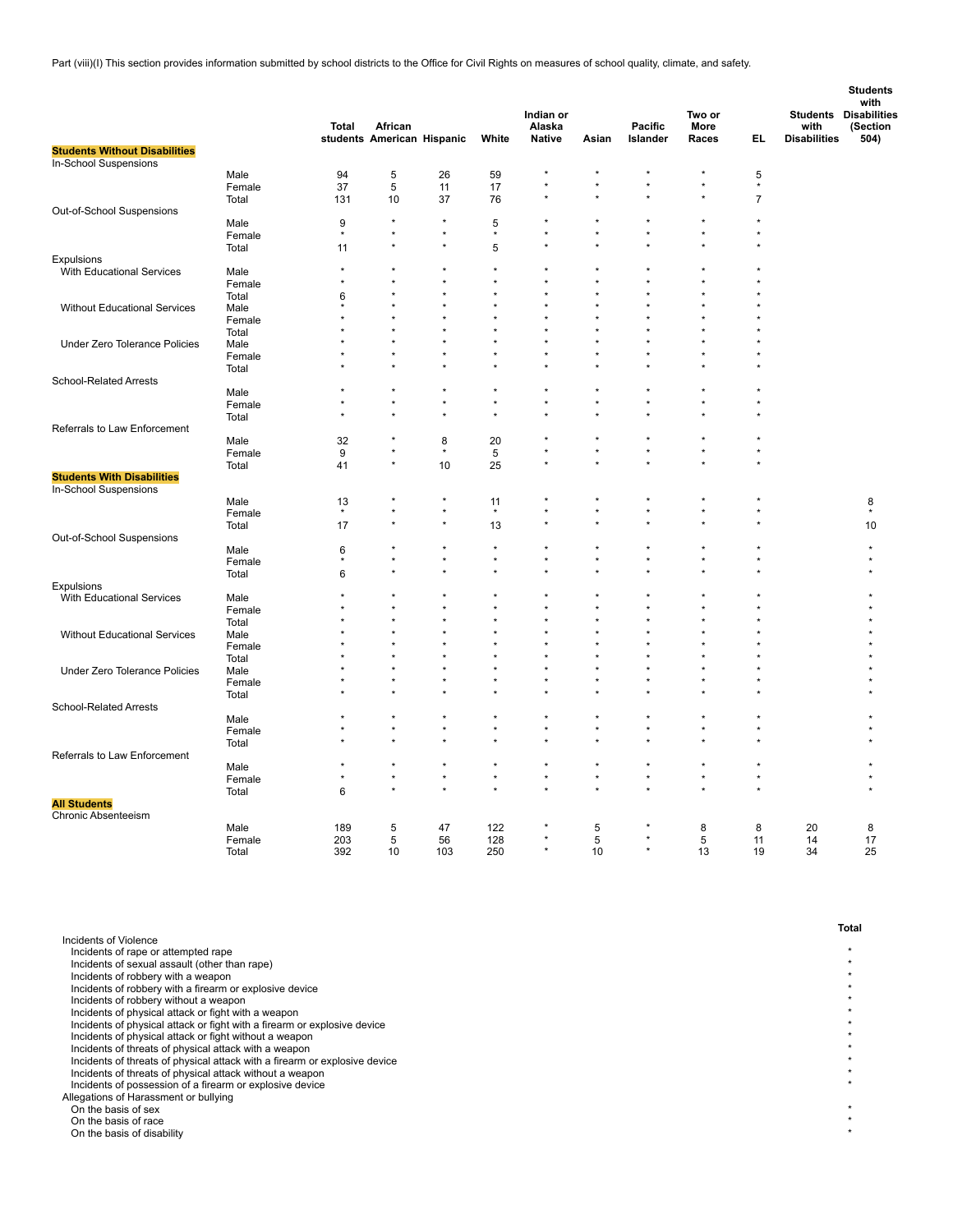Part (viii)(II) This section provides information submitted by school districts to the Office for Civil Rights on the number and percentage of students enrolled in preschool programs and accelerated coursework to earn postsecondary credit while still in high school.

|                                     |        | Total                    | African<br>students American Hispanic |                          | White                    | Indian or<br>Alaska<br><b>Native</b> | Asian                    | <b>Pacific</b><br>Islander | <b>Two or More</b><br>Races | EL                       | <b>Students</b><br>with<br><b>Disabilities</b> |
|-------------------------------------|--------|--------------------------|---------------------------------------|--------------------------|--------------------------|--------------------------------------|--------------------------|----------------------------|-----------------------------|--------------------------|------------------------------------------------|
| Preschool Programs                  |        |                          |                                       |                          |                          |                                      |                          |                            |                             |                          |                                                |
|                                     | Male   | $\overline{\phantom{a}}$ | $\overline{\phantom{0}}$              | $\overline{\phantom{a}}$ | $\overline{\phantom{0}}$ | $\overline{\phantom{0}}$             | $\overline{\phantom{0}}$ | $\blacksquare$             | $\overline{\phantom{0}}$    | $\overline{\phantom{0}}$ |                                                |
|                                     | Female | $\overline{\phantom{0}}$ | -                                     | $\overline{\phantom{0}}$ | $\overline{\phantom{0}}$ | $\overline{\phantom{0}}$             | $\sim$                   | $\overline{\phantom{0}}$   | $\overline{\phantom{0}}$    | $\overline{\phantom{0}}$ |                                                |
|                                     | Total  | $\blacksquare$           | $\overline{\phantom{0}}$              | $\overline{\phantom{0}}$ | $\overline{\phantom{0}}$ | $\overline{\phantom{0}}$             | $\overline{\phantom{0}}$ | $\overline{\phantom{0}}$   | $\overline{\phantom{0}}$    | $\overline{\phantom{0}}$ |                                                |
| <b>Accelerated Coursework</b>       |        |                          |                                       |                          |                          |                                      |                          |                            |                             |                          |                                                |
| <b>Advanced Placement Courses</b>   | Male   | 710                      |                                       | 161                      | 452                      | $\star$                              | 65                       | $\star$                    | 17                          |                          |                                                |
|                                     | Female | 831                      | 14                                    | 185                      | 536                      | $\star$                              | 74                       | $\star$                    | 20                          |                          |                                                |
|                                     | Total  | 1,541                    | 25                                    | 346                      | 988                      | $\star$                              | 139                      | $\star$                    | 37                          | 13                       |                                                |
| International Baccalaureate Courses | Male   | $\overline{\phantom{a}}$ | -                                     | $\overline{\phantom{a}}$ | $\overline{\phantom{a}}$ | $\overline{\phantom{0}}$             | $\overline{\phantom{0}}$ | $\blacksquare$             | $\overline{\phantom{0}}$    |                          |                                                |
|                                     | Female | -                        | -                                     | $\overline{\phantom{a}}$ | $\overline{\phantom{a}}$ | $\overline{\phantom{0}}$             | $\overline{\phantom{0}}$ | $\overline{\phantom{0}}$   | $\overline{\phantom{0}}$    | $\overline{\phantom{0}}$ |                                                |
|                                     | Total  |                          |                                       |                          |                          |                                      |                          |                            |                             |                          |                                                |

'\*' Indicates results are masked due to small numbers to protect student confidentiality.

\*\*' When only one racial/ethnic group is masked, then the second smallest racial/ethnic group is masked (regardless of size).<br>'.' Indicates there are no students in the group.

Indicates there are no students in the group.

Blank cell indicates the student group is not applicable to this report.

## **Part (ix): Teacher Quality Data**

This section provides information on the professional qualifications of teachers, including information disaggregated by high- and and low-poverty schools on the number and percentage of (I) inexperienced teacher, principals, and other school leaders; (II) teachers teaching with emergency or provisional credentials; and (III) teachers who are not teaching in the subject or field for which the teacher is certified or licensed.

#### **Low Poverty**

|                                                                    | All School    |          |
|--------------------------------------------------------------------|---------------|----------|
|                                                                    | <b>Number</b> | Percent  |
| Inexperienced Teachers, Principals, and Other School Leaders       | 25.5          | 10.1%    |
|                                                                    |               |          |
| Teachers Teaching with Emergency or Provisional Credentials        | 5.8           | 2.4%     |
|                                                                    |               |          |
| Teacher Who Are Not Teaching in the Subject or Field for Which the | 29.3          | $12.2\%$ |
| <b>Teacher is Certified or Licensed</b>                            |               |          |

'-' Indicates there are no data available in the group. Blank cell Indicates data are not applicable to this report.

## Source: TEA Division of Research and Analysis

#### Part (x): Per-pupil Expenditure

This section provides information on the per-pupil expenditures of federal, state, and local funds, including actual personnel expenditures and actual non-personnel expenditures, disaggregated by source of funds, for each school district and campus for the preceding fiscal year.

The Public Education Information Management System (PEIMS) encompasses all data requested and received by Texas Education Agency (TEA) about public education, including student demographic and academic performance, personnel, financial, and organizational information. The submission of PEIMS data is required of all local education agencies (LEAs).

The TEA will utilize PEIMS submissions to develop and report the per-pupil expenditures of Federal, State, and local funds, including actual personnel expenditures and actual non-<br>personnel expenditures of Federal, State, reported on 2018-2019 school year report cards.

#### **Part (xi):** STAAR Alternate 2 Participation

This section provides information on the number and percentage of students with the most-significant cognitive disabilities who take STAAR Alternate 2, by grade and subject.

|                    | <b>State</b><br><b>Number of ALT2</b> | <b>State</b><br>Rate of ALT2 | <b>District</b><br><b>Number of ALT2</b> | <b>District</b><br>Rate of ALT2 | Campus<br><b>Number of ALT2</b> | Campus<br>Rate of ALT2 |
|--------------------|---------------------------------------|------------------------------|------------------------------------------|---------------------------------|---------------------------------|------------------------|
| Grade 3<br>Reading | 6,019                                 | 1%                           | 59                                       | 1%                              | ٠                               | ۰                      |
| <b>Mathematics</b> | 6,020                                 | $1\%$                        | 59                                       | 1%                              | ٠                               | ۰                      |
| Grade 4<br>Reading | 6,061                                 | 1%                           | 50                                       | 1%                              |                                 | ۰                      |
| <b>Mathematics</b> | 6,056                                 | 1%                           | 50                                       | 1%                              | ٠                               | ۰                      |
| Grade 5<br>Reading | 6,162                                 | 2%                           | 41                                       | 1%                              |                                 |                        |
| <b>Mathematics</b> | 6,160                                 | $1\%$                        | 41                                       | 1%                              | ٠                               |                        |
| Science            | 6,164                                 | $1\%$                        | 41                                       | 1%                              | ۰                               | ۰                      |
| Grade 6<br>Reading | 5,678                                 | $1\%$                        | 52                                       | 1%                              |                                 | ۰                      |
| <b>Mathematics</b> | 5,677                                 | 1%                           | 51                                       | 1%                              | ۰                               | ۰                      |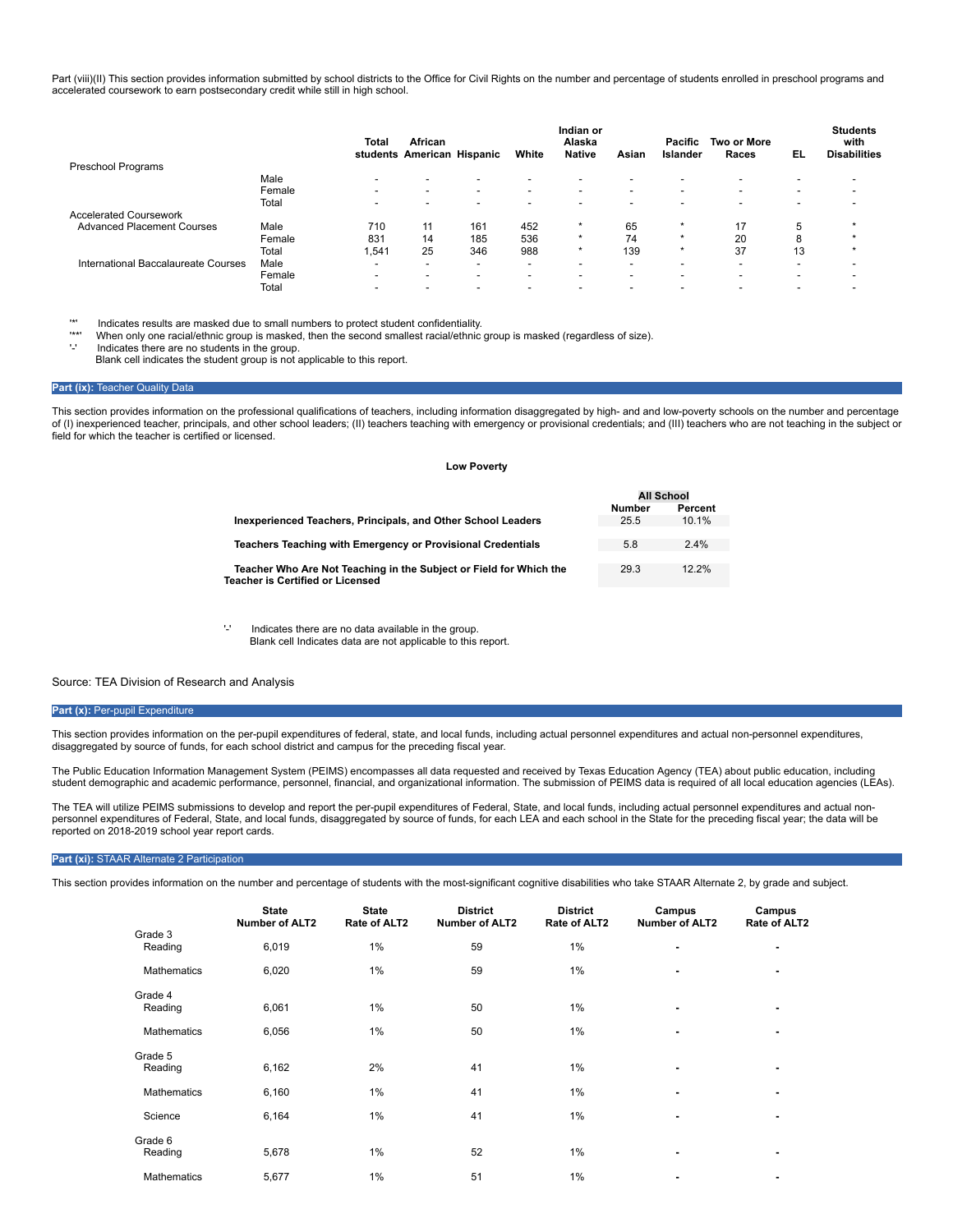|                            | <b>State</b><br><b>Number of ALT2</b> | <b>State</b><br>Rate of ALT2 | <b>District</b><br><b>Number of ALT2</b> | <b>District</b><br>Rate of ALT2 | Campus<br><b>Number of ALT2</b> | Campus<br>Rate of ALT2 |
|----------------------------|---------------------------------------|------------------------------|------------------------------------------|---------------------------------|---------------------------------|------------------------|
| Grade 7<br>Reading         | 5,298                                 | 1%                           | 55                                       | 1%                              | ٠                               | ٠                      |
| <b>Mathematics</b>         | 5,294                                 | 1%                           | 55                                       | 2%                              | ۰                               | ٠                      |
| Grade 8<br>Reading         | 5,088                                 | 1%                           | 48                                       | 1%                              | ۰                               | ٠                      |
| <b>Mathematics</b>         | 5,087                                 | 2%                           | 48                                       | 1%                              | ٠                               |                        |
| Science                    | 5,087                                 | 1%                           | 48                                       | 1%                              | ۰                               | ٠                      |
| End of Course<br>English I | 4,868                                 | 1%                           | 35                                       | 1%                              | $\star$                         | $\star$                |
| English II                 | 4,556                                 | 1%                           | 44                                       | 1%                              | 11                              | 1%                     |
| Algebra I                  | 4,884                                 | 1%                           | 35                                       | 1%                              | $\star$                         | $\star$                |
| Biology                    | 4,861                                 | 1%                           | 39                                       | 1%                              | $\star$                         | $\star$                |
| All Grades<br>All Subjects | 99,020                                | 1%                           | 851                                      | 1%                              | 23                              | 1%                     |
| Reading                    | 43,730                                | 1%                           | 384                                      | 1%                              | 15                              | 1%                     |
| <b>Mathematics</b>         | 39,178                                | 1%                           | 339                                      | 1%                              | $\star$                         | $\star$                |
| Science                    | 16,112                                | 1%                           | 128                                      | 1%                              | $\star$                         | $\star$                |

'\*' Indicates results are masked due to small numbers to protect student confidentiality.

'-' Indicates zero observations reported for this group.

Part (xii): Statewide National Assessment of Educational Progress (NAEP)

This section provides results on the state academic assessments in reading and mathematics in grades 4 and 8 of the National Assessment of Educational Progress, compared to the national average of such results.

|         |                    |                                                  |               | % Below Basic |               | % At or Above Basic |               | % At or Above Proficient % At or Above Advanced |                     |                |
|---------|--------------------|--------------------------------------------------|---------------|---------------|---------------|---------------------|---------------|-------------------------------------------------|---------------------|----------------|
| Grade   | Subject            | <b>Student Group</b>                             | TX            | <b>US</b>     | TX            | <b>US</b>           | TX            | US                                              | TX                  | <b>US</b>      |
| Grade 4 | Reading            | Overall                                          | 40            | 32            | 32            | 31                  | 23            | 27                                              | 5                   | 9              |
|         |                    | <b>Black</b>                                     | 44            | 49            | 34            | 31                  | 19            | 17                                              | 3                   | 3              |
|         |                    | Hispanic                                         | 49            | 46            | 31            | 32                  | 16            | 19                                              | 3                   | 4              |
|         |                    | White                                            | 21            | 22            | 34            | 32                  | 35            | 34                                              | 10                  | 13             |
|         |                    | American Indian                                  | $\star$       | 52            | $\star$       | 28                  | $\star$       | 17                                              | $\star$             | 3              |
|         |                    | Asian                                            | 16            | 16            | 23            | 25                  | 42            | 37                                              | 19                  | 22             |
|         |                    | Pacific Islander                                 | $\star$       | 42            | $\star$       | 31                  | $\star$       | 23                                              | $\star$             | 4              |
|         |                    | Two or More Races                                | 33            | 27            | 29            | 31                  | 29            | 30                                              | 8                   | 11             |
|         |                    | Econ Disady                                      | 50            | 46            | 32            | 32                  | 16            | 18                                              | $\overline{2}$      | 3              |
|         |                    | <b>Students with Disabilities</b>                | 70            | 68            | 20            | 20                  | 9             | 10                                              | $\mathbf{1}$        | $\overline{2}$ |
|         |                    | English Language Learners                        | 63            | 68            | 25            | 23                  | 11            | 8                                               | $\mathbf{1}$        | $\mathbf{1}$   |
|         | <b>Mathematics</b> | Overall                                          | 18            | 20            | 40            | 39                  | 33            | 32                                              | 8                   | 8              |
|         |                    | <b>Black</b>                                     | 30            | 37            | 46            | 44                  | 22            | 17                                              | 3                   | $\overline{2}$ |
|         |                    | Hispanic                                         | 21            | 29            | 45            | 44                  | 29            | 23                                              | 5                   | 3              |
|         |                    | White                                            | 9             | 12            | 32            | 37                  | 46            | 40                                              | 13                  | 11             |
|         |                    | American Indian                                  | $\star$       | 31            | $\star$       | 44                  | $\star$       | 21                                              | $\star$             | 3              |
|         |                    | Asian                                            | 8             | 8             | 18            | 25                  | 40            | 42                                              | 34                  | 25             |
|         |                    | Pacific Islander                                 | $\star$       | 29            | $\star$       | 42                  | $\star$       | 25                                              | $\star$             | 4              |
|         |                    | Two or More Races                                | 13            | 15            | 30            | 39                  | 41            | 35                                              | 17                  | 11             |
|         |                    | Econ Disadv                                      | 23            | 31            | 46            | 44                  | 25            | 22                                              | 4                   | 3              |
|         |                    | <b>Students with Disabilities</b>                | 43            | 51            | 38            | 32                  | 16            | 14                                              | 2                   | 3              |
|         |                    | English Language Learners                        | 29            | 47            | 44            | 39                  | 23            | 13                                              | 4                   | 2              |
| Grade 8 | Reading            | Overall                                          | 29            | 24            | 44            | 40                  | 26            | 32                                              | $\overline{2}$      | 4              |
|         |                    | <b>Black</b>                                     | 42            | 40            | 43            | 42                  | 14            | 17                                              | n/a                 | 1              |
|         |                    | Hispanic                                         | 34            | 33            | 45            | 44                  | 20            | 22                                              | $\mathbf{1}$        | 1              |
|         |                    | White                                            | 17            | 16            | 43            | 39                  | 37            | 39                                              | 3                   | 6              |
|         |                    | American Indian                                  | $\star$       | 37            | $\star$       | 41                  | $\star$       | 20                                              | $\star$             | 1              |
|         |                    | Asian                                            | 8             | 13            | 29            | 30                  | 53            | 45                                              | 10<br>$\star$       | 12             |
|         |                    | Pacific Islander                                 | $\star$       | 35            | $\star$       | 42                  | $\star$       | 22                                              |                     | $\overline{2}$ |
|         |                    | Two or More Races                                | 23            | 18            | 42            | 40                  | 31            | 36                                              | 5                   | 6              |
|         |                    | Econ Disadv                                      | 38            | 35            | 45            | 43                  | 16            | 20                                              | 1                   | 1              |
|         |                    | <b>Students with Disabilities</b>                | 65            | 61            | 29            | 29                  | 6             | 9                                               | n/a                 | 1              |
|         |                    | English Language Learners                        | 62            | 68            | 33            | 27                  | 5             | 5                                               | n/a                 | n/a            |
|         | Mathematics        | Overall                                          | 30            | 30            | 37            | 36                  | 24            | 24                                              | 9                   | 10             |
|         |                    | <b>Black</b>                                     | 44            | 53            | 41            | 34                  | 13            | 11                                              | $\mathbf{1}$        | 2              |
|         |                    | Hispanic                                         | 38            | 43            | 39            | 37                  | 19            | 16                                              | 4                   | 4              |
|         |                    | White                                            | 16<br>$\star$ | 20            | 33<br>$\star$ | 37                  | 35<br>$\star$ | 31                                              | 16<br>$\star$       | 13             |
|         |                    | American Indian                                  |               | 44            |               | 38                  |               | 14                                              |                     | 4              |
|         |                    | Asian                                            | 3<br>$\star$  | 12            | 19<br>$\star$ | 24<br>39            | 37<br>$\star$ | 32                                              | 40<br>$\star$       | 32<br>6        |
|         |                    | Pacific Islander                                 |               | 36            |               |                     |               | 18                                              |                     |                |
|         |                    | Two or More Races                                | 24            | 27            | 43            | 36<br>37            | 24            | 25                                              | 8                   | 13             |
|         |                    | Econ Disadv<br><b>Students with Disabilities</b> | 40<br>67      | 45<br>69      | 40<br>23      | 22                  | 17<br>8       | 15<br>$\overline{7}$                            | 3<br>$\overline{2}$ | 3<br>2         |
|         |                    |                                                  |               |               |               |                     |               |                                                 |                     |                |